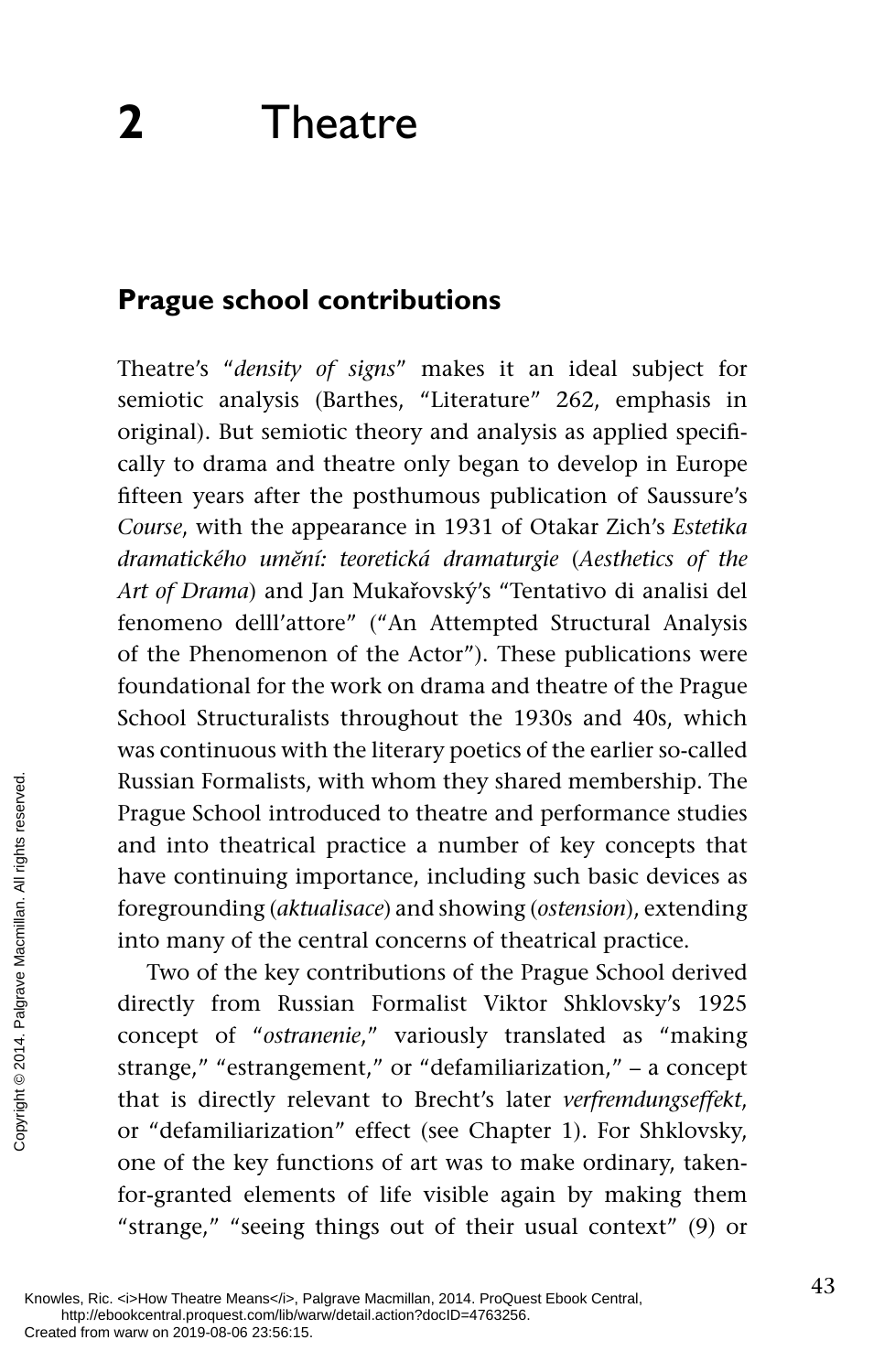removing them from the sphere of "automized perception"  $(6)$ , and thereby seeing them "as if for the first time"  $(6)$ .

As applied to drama and theatre by Prague School theoreticians this making strange emerges as *aktualisace* (foregrounding), and *ostension* (showing). *Aktualisace* can simply involve the drawing of some element of a production to the audience's attention, foregrounding it as what in later chapters I call a show's primary mode of communication. For Prague School member Jiří Veltruský (1919–94), "the figure at the peak" of the theatre's communication system is the (lead) actor ("Man" 85) – though as his compatriot Jindřich Honzl (1893–1953) argued, this hierarchy is not the same for all historical periods, or crucially, I would add, all cultures, in some of which the community rather than the individual is at the centre. But *aktualisace* also involves an element of denaturalization. Fellow Prague School theorist Bohuslav Havránek (1893–1978) distinguishes between automization and foregrounding (*aktualisace*). In the former he finds an element of the taken-for-granted, where the means of expression does not draw attention to itself and the relationship between signifier and signified is taken as given; in the latter he points to devices that present themselves in ways that are "uncommon," unusual, or striking – serving more than the simple purpose of direct communication (9–10). Havránek is discussing poetic language, but as Keir Elam reminds us, "foregrounding is essentially a spatial metaphor" ( *Semiotics* 16), and in spite of efforts by some experimental directors to the contrary, it is difficult to imagine it *not* happening in the theatre. Directors routinely wrestle with control of focus (what the audience is looking at), designers construct frames and perspectives using colour, shape and light to catch and direct the audience's eye, and actors routinely upstage one another (foregrounding themselves), or try to avoid doing so. Indeed, the simple act of placing in theatrical space something that is not normally seen there – mud, running water, fire, a falling leaf – can allow it to be seen afresh because it From the points to dev<br>
"uncommon," i<br>
simple purpose<br>
is discussing po<br>
"foregrounding<br>
16), and in spit<br>
to the contrary,<br>
the theatre. Direction<br>
(what the audie and perspective<br>
and perspective<br>
direct the audie<br>
anot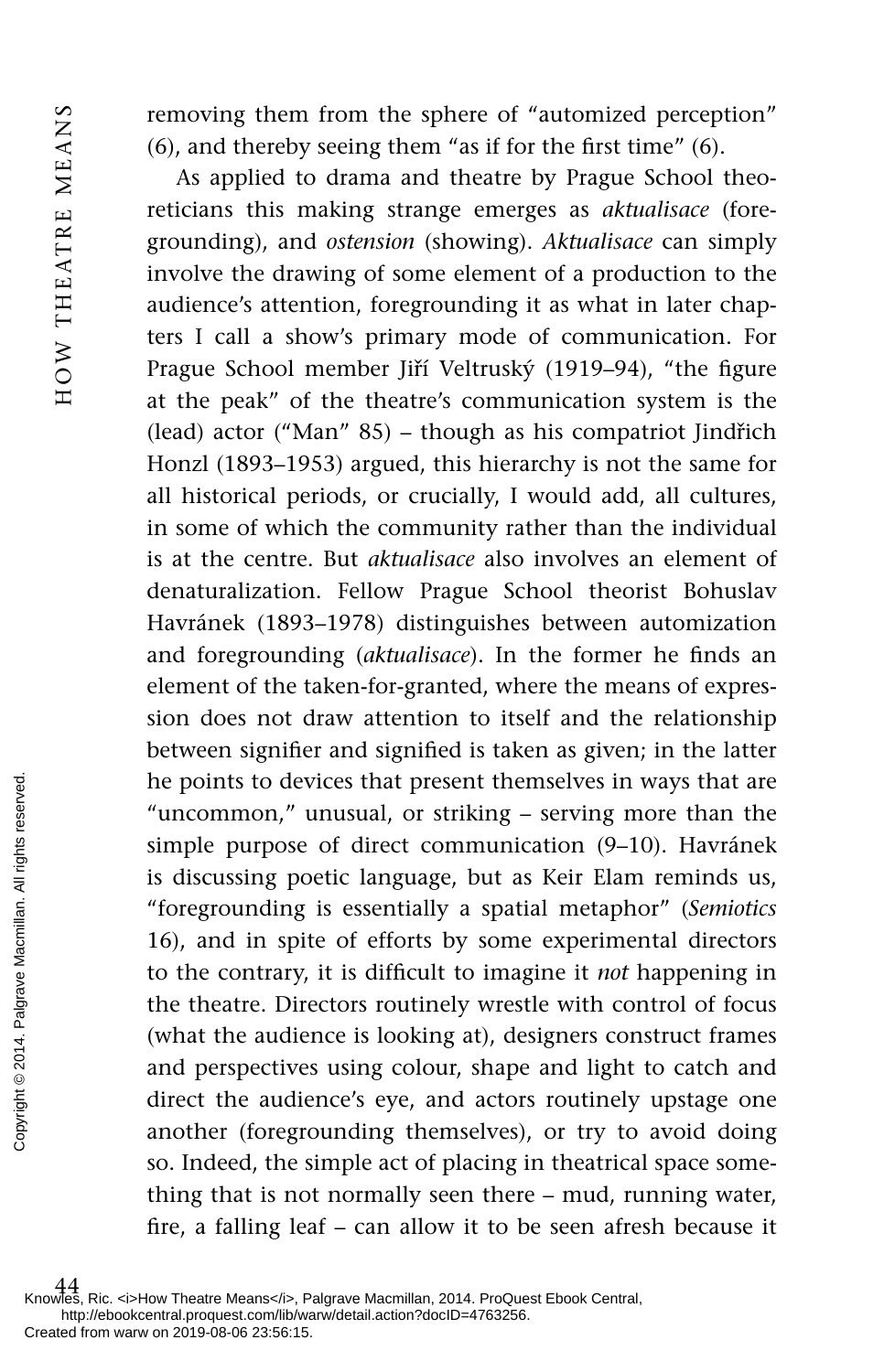is out of context. Similarly, words, artefacts, or performance forms, when taken out of their accustomed cultural contexts, can be seen differently, as if in quotation marks.

Herta Schmid, following Ivo Osolsobĕ (1928–2012), traces the concept of *ostension* back to St. Augustine, and she regards it as "one of the fundamentals of the art of theatre" (68). Simply put, ostension is showing. It is the act, for example, of demonstrating or explaining what something is, not through description, definition, or telling, but through the act of putting forward (ostending) a concrete example of the thing being indicated. Elam uses the examples of a child who asks "what's a pebble?" being shown one picked up from the beach, and of a person who orders a beer by showing an empty bottle to the server (*Semiotics* 26). He calls ostension "the most 'primitive' form of signification," and cites Umberto Eco's argument that it is "the most basic instance of performance" (Elam, *Semiotics* 26; Eco "Semiotics" 110). In a sense this is because the act of showing is what distinguishes theatre and performance from other arts and communication systems. In fact performance *consists* of ostending actors, objects, and actions through the use of indices (see Chapter 1), foregrounding (*aktualisace*), or pointing ( *deixis* – gestures, or words such as pronouns or names – I, you, here, there, this, that – that are in themselves semantically empty but derive their meaning from the place in which they're used or the persons using them). But of course ostension is also necessarily selective. As Marco De Marinis points out, "the act of ostension always makes some of the concrete traits pertinent at the expense of others" ( *Semiotics* 88), and it is this selective act of ostension that constitutes the artfulness of theatre as well as its potential to distort. In performance, moreover, things are at once ostended as the things "themselves" *and* as signs, insofar as they stand in for other things in their class (a chair on stage for a chair within the fiction, an actor for a character, and so on). This doubleness is part of the richness of performance that was emphasized by the Prague School but often forgotten by later drama and theatre semioticians. Pointing (*deixis* – ge:<br>
L, you, here, there,<br>
cally empty but der<br>
they're used or the<br>
sion is also necessa<br>
out, "the act of ost<br>
traits pertinent at the this selective act of<br>
theatre as well as its<br>
over, things are

Knowles, Ric. <i>How Theatre Means</i>, Palgrave Macmillan, 2014. ProQuest Ebook Central, http://ebookcentral.proquest.com/lib/warw/detail.action?docID=4763256.<br>Created from warw on 2019-08-06 23:56:15.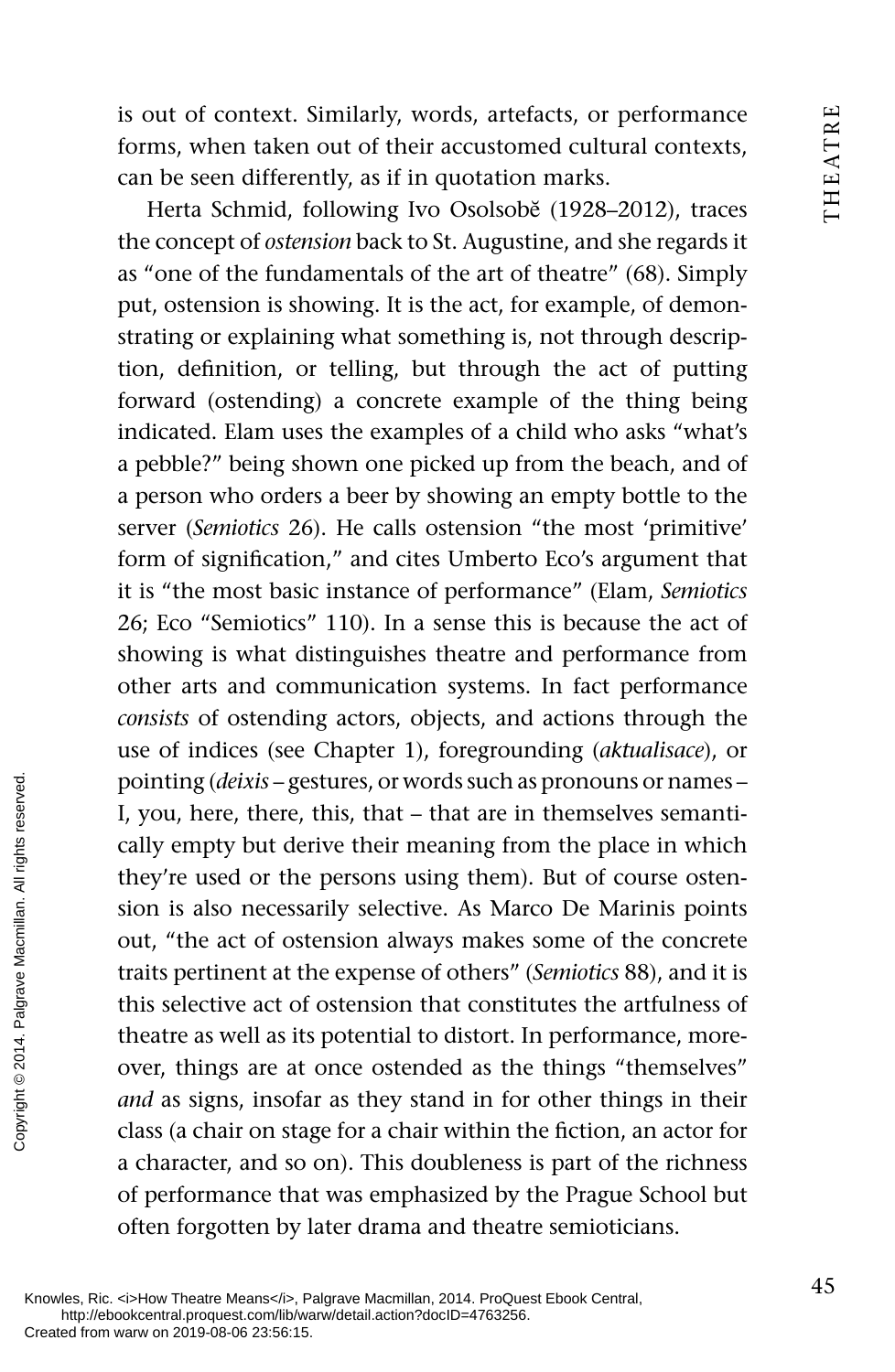As I have indicated, Jan Mukařovský (1891–1975) might be regarded as one of the founders of the semiotics of drama and theatre, but in his so-called "anti-semiotic turn" (Schmid 73–9), in apparent contradiction to the dictum that everything on stage is a sign, he declared that the work of art was simultaneously *a sign and a thing*, in constant tension, depending on whether its sign-ness or its thingness was ostended (Mukařovský, "Intentionality"). Mukařovský was writing about the work of art as an aesthetic object, but he was not alone in recognizing the simultaneous phenomenal and signifying qualities of things in the theatre. Indeed, his Prague-School colleague Petr Bogatyrev (1893–1971) applies this insight, not just to the overall artwork, but to the doubleness of costumes and other objects on stage, which function as "both material object [clothing] and sign [of period, social class, occasion, and so on]" ("Costume" 13). In fact, he argues, "cases where costume is only a sign are quite rare" (14).

When ostended, things can become signs, but in doing so, they nevertheless retain their "thingness," which exceeds their sign value as "non-semiotic surplus," in the words of Herta Schmid (78). Later scholars have made much of this thingness, including phenomenologists of the theatre such as Bert States, who uses the examples of functioning clocks, fire, running water, children, and animals as things that "do not always or entirely surrender their objective nature to the sign/image function" ( *Great Reckonings* 29). They insist on (also) being what they are. But States treats among such "things" virtually everything that makes up theatre, including, for example, the sound of an actor speaking her or his lines, sound that, he argues, "is not consumed in its sense" ( *Great Reckonings* 26). This insight has become the basis for an antisemiotic turn in theatre studies since the 1990s that manifests itself in approaches through phenomenology, affect theory, and most recently, cognitive studies, where scholars such as Bruce McConachie argue that some of the basic insights of semiotics are "empirically incorrect" The set of the signal and the signal of the signal and the signal of the signal and the signal of the signal reserved.<br>
Experimental and the signal palace of the signal palace of the signal of the copyright of the basic f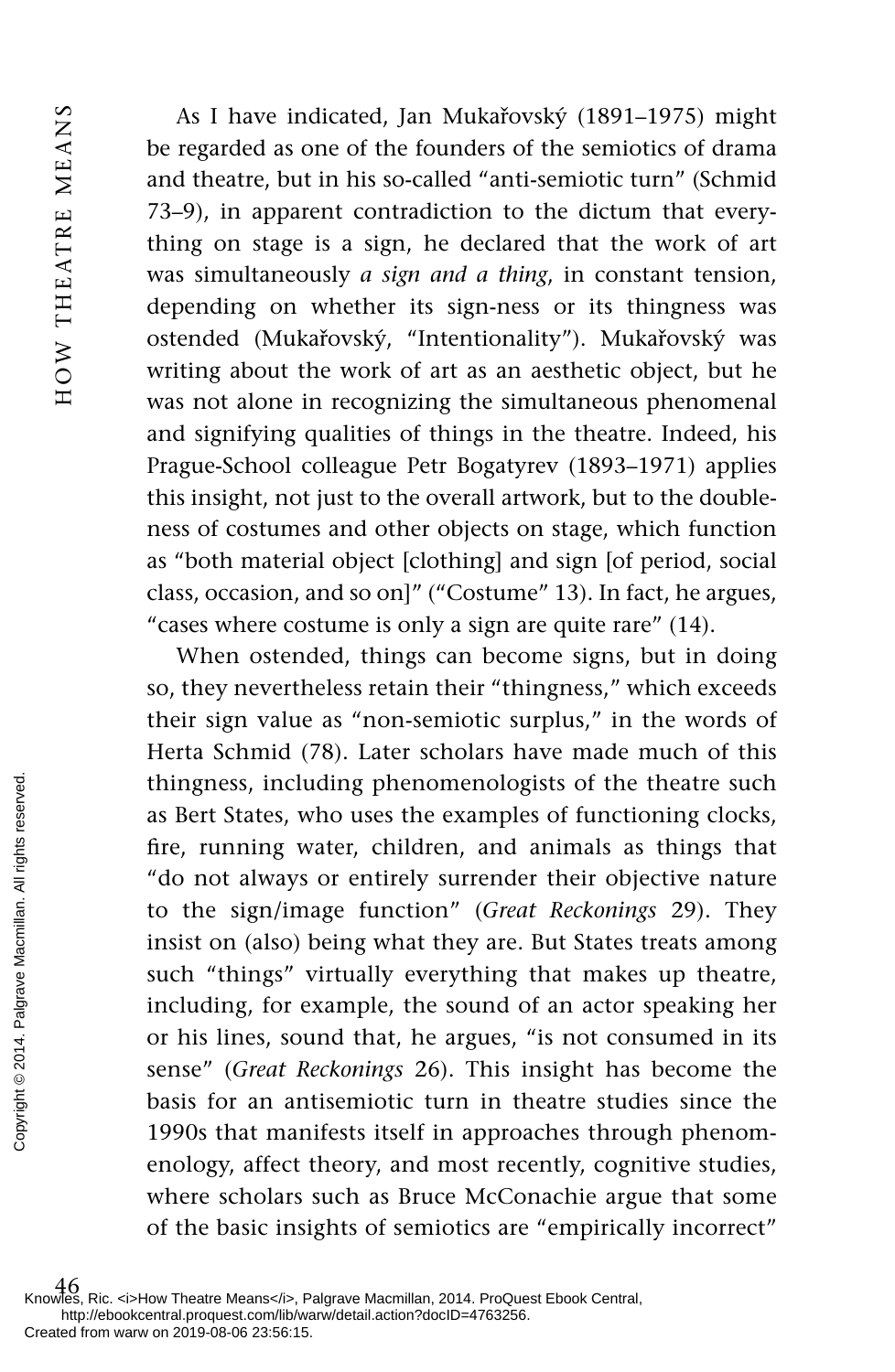( *Engaging* 212). I will take these approaches up more fully in Chapter 3.

Beyond such fundamental concepts as foregrounding and ostension, the Prague school introduced and extended its semiotic analysis to a long list of theatrical topics, ranging from Chinese Theatre (Brušák), Greek theatre (Honzl, "Hierarchy"), and folk theatre (Bogatyrev, "Semiotics," "Forms"); to dramatic text (Veltruský, "Dramatic"), dialogue (Veltruský, "Basic," *Drama*), plot (Veltruský, *Drama*), costume (Bogatyrev, "Costume"), sets and props (Honzl "Dynamics"; Veltruský, "Man"), directing (Honzl, "Pohyb"), acting (Honzl, "Herecká"; Veltruský, "Man"), delivery (Burián, "Příspĕvek"), mime and gesture (Mukařovský, "Tentativo"); and many other aspects of theatrical production. Much of this work, as Veronika Ambros has argued persuasively, was forged within a "laboratory" context in Prague in the 1930s, where semiotic analysis and theatrical experimentation were very much linked. Indeed Honzl and Burián, cited above as theoreticians, were also leading avant-garde directors, Bogatyrev's work on folk theatre was transformed to the stage, and Burián's productions in turn inspired one of Mukařovský's key essays (Ambros 46). This practical approach to a field of study that is often criticized in its later incarnations for engaging in theory for its own sake – "we theorized too much," as one of its leading theorists has lamented (De Toro 112) – is a key reason why a return to Prague School insights is important, especially for theatre practitioners. Indeed, it might serve as a model for a future "semiotic pragmatics," as Michael Sidnell terms it in calling for a new theatrical praxis that he calls "semiotic arts of theatre" (11). Chapters 4 and 5 of this book are intended in part to respond to this call. Study that is often circles<br>
in theory for its own<br>
its leading theorists<br>
why a return to Pra<br>
for theatre practitic<br>
a future "semiotic j<br>
calling for a new the<br>
theatre" (11). Chapt<br>
to respond to this call<br>
served.<br>

# **Beyond Prague**

The work of the Prague school was cut short, first by the Communist takeover of Czechoslovakia in 1948, and again by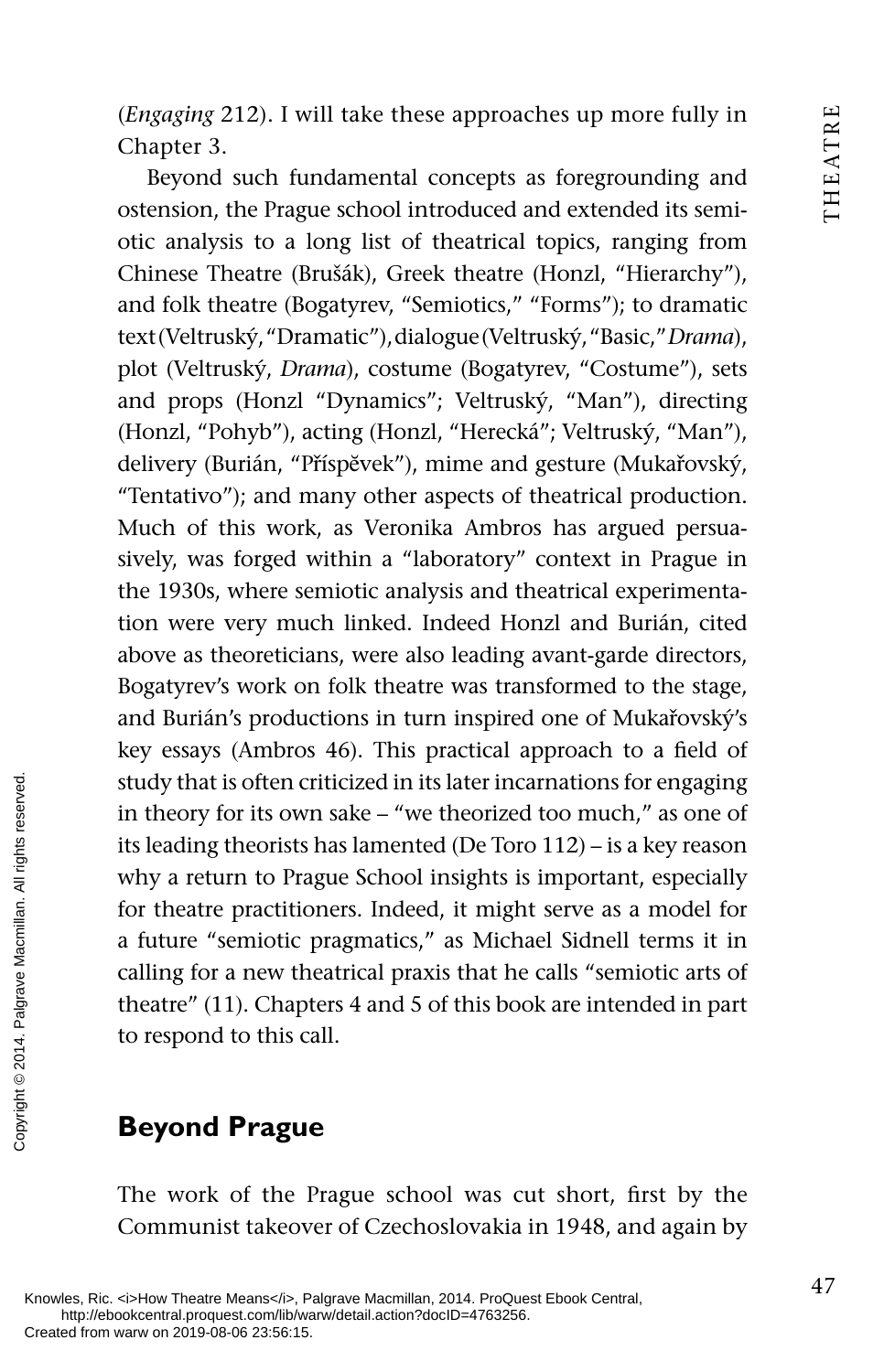HOW THEATRE MEANS HOW THEATRE MEANS

the Soviet invasion ending the so-called Prague Spring in 1968 (as the Russian Formalists' work had earlier been foreshortened by the Russian revolution and the Soviet ban on formalism). They had accomplished much, and their work continued to be influential as many of them individually, along with other scholars, built upon their foundations. What they didn't do was attempt to develop the kind of formal taxonomies of theatrical signs that constituted the work of so many semiologists of drama and theatre in the 1970s, 80s, and 90s, beginning with Tadeuz Kowzan's generative 1968 contribution, "The Sign in the Theater."

Kowzan's taxonomy is relatively basic, and involves thirteen intersecting theatrical sign systems, mostly centring on the actor. These include word, tone, mime, gesture, movement, make-up, hair style, costume, properties, settings, lighting, music, and sound effects, each classified as temporal or spatial, auditive or visual, associated with the actor or outside of the actor, and also classified as spoken text, bodily expression, the actor's appearance, the appearance of the stage, or "inarticulate" (non-verbal) sounds. Subsequent mappings expanded upon Kowzan's in various ways, including taking reception and offstage contexts into account, and distinguishing between different types of codification, such as Keir Elam's "theatrical," "cultural" and "dramatic" codes and subcodes, which he maps across twelve categories ( *Semiotics* 51–6). But attempts to apply these taxonomical exercises to the practical analysis of theatrical performances or dramatic texts, such as Elam's 18-column, 21-page "dramatological score" of the first 79 lines of *Hamlet* ( *Semiotics* 168–89), have proven to be virtually inscrutable, and certainly useless for practitioners. As Fernand de Toro has recently argued, "this segmentation," this attempt "to establish clear, controllable, classifiable, and stable units [...] rapidly proved inadequate, particularly when the attempt was to determine the minimal units of communication," and particularly when it was "carried out independently of its cultural and social context" (110). Such classificatory systems, From examples are different types rical," "cultural"<br>
the maps across the comply these that<br>
to apply these that of the actrical perpendence of the actrical perpendence<br>  $\frac{1}{2}$  are  $\frac{1}{2}$  are  $\frac{1}{2}$  and the Toro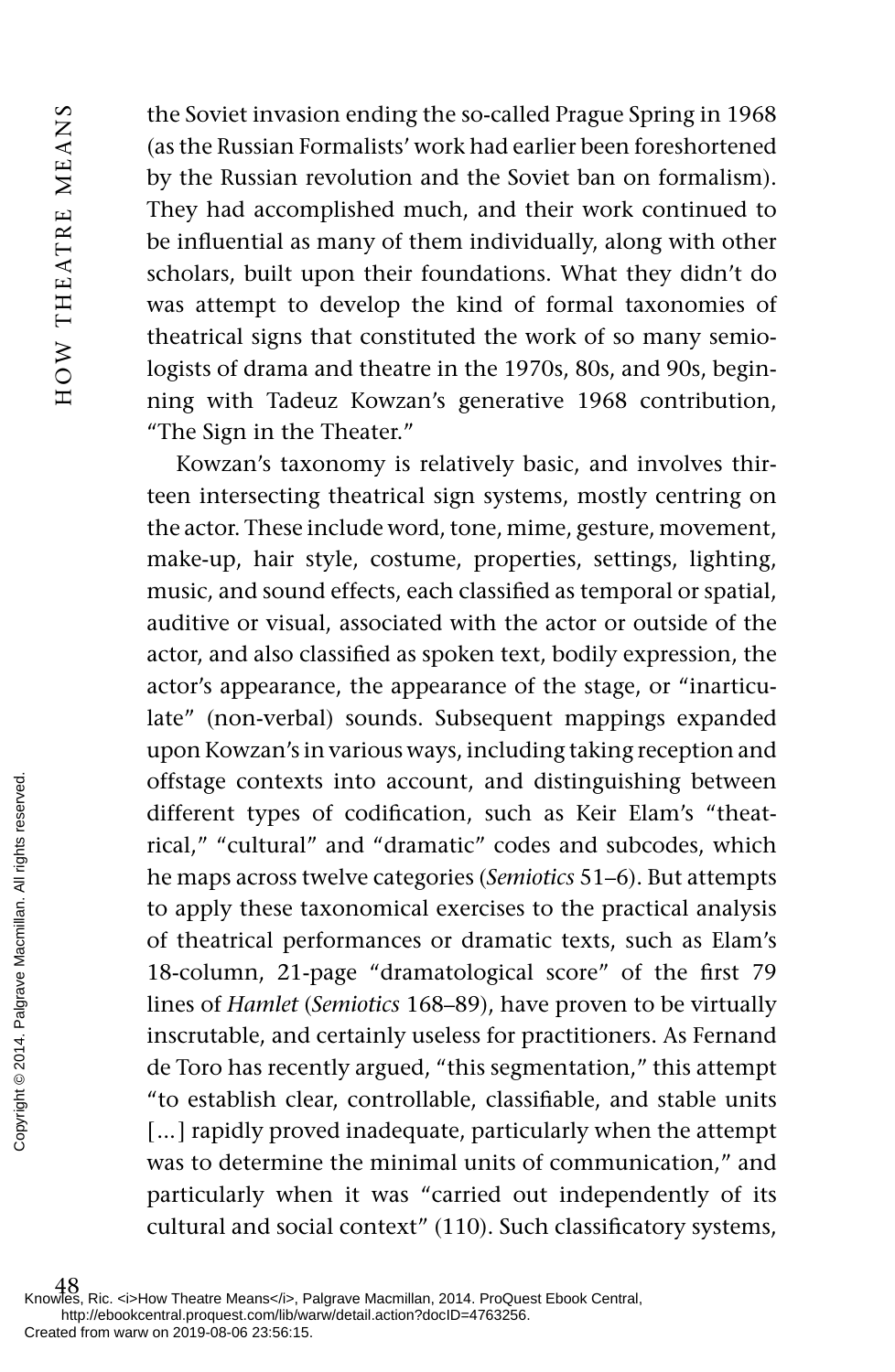moreover, are also easily aligned with a kind of subjugating power/knowledge that subtends colonialism, imperialism, and other forms of domination (Foucault, *Power/Knowledge* ). They were met, for the most part, with scorn by theatre artists, particularly in the English-speaking world.

Much of this later work did nevertheless also produce and develop concepts and approaches that have been extremely useful in performance analysis, in particular by moving writing about the theatre beyond sophisticated gossip, poppsychology, and literary impressionism to something much more precise, and by shifting the vocabulary of some rehearsal halls, at least, in similar ways. Chief among these concepts and approaches have been tools for the analysis of "character"; of language; of story, plot, and action; of time; of space; of *mise en scène*; and of performance text. Each of these is worth considering on its own.

### *Character*

"Character" is a problematic word for scholars of theatre and performance – and perhaps not problematic enough for many practitioners – largely because of the baggage it carries from the Euro-American tradition as it exists outside of the theatre. Indeed, one of the central, though not often articulated, reasons for the division between theatre and performance in recent years has had to do with an attempt on the part of the latter to escape the idea that actors play, and people have, consistent, individual, and coherent "characters" in the dominant understandings of the term as they emerge from 19thcentury European psychology, fiction, and morality (in which people " *have* [good or bad] character," or are understood to be "people of character") – understandings that have been reified in the dominant Hollywood film tradition and in television drama. One of the major contributions of a structuralist approach to the study of theatre and performance has been to move it beyond the kinds of character analysis that has often, practitioners – large<br>the Euro-American<br>Indeed, one of the divergences of the divergences of the divergences<br>reserved. The consistent, individue mant understanding<br>the consistent, individue mant understanding<br>prople "have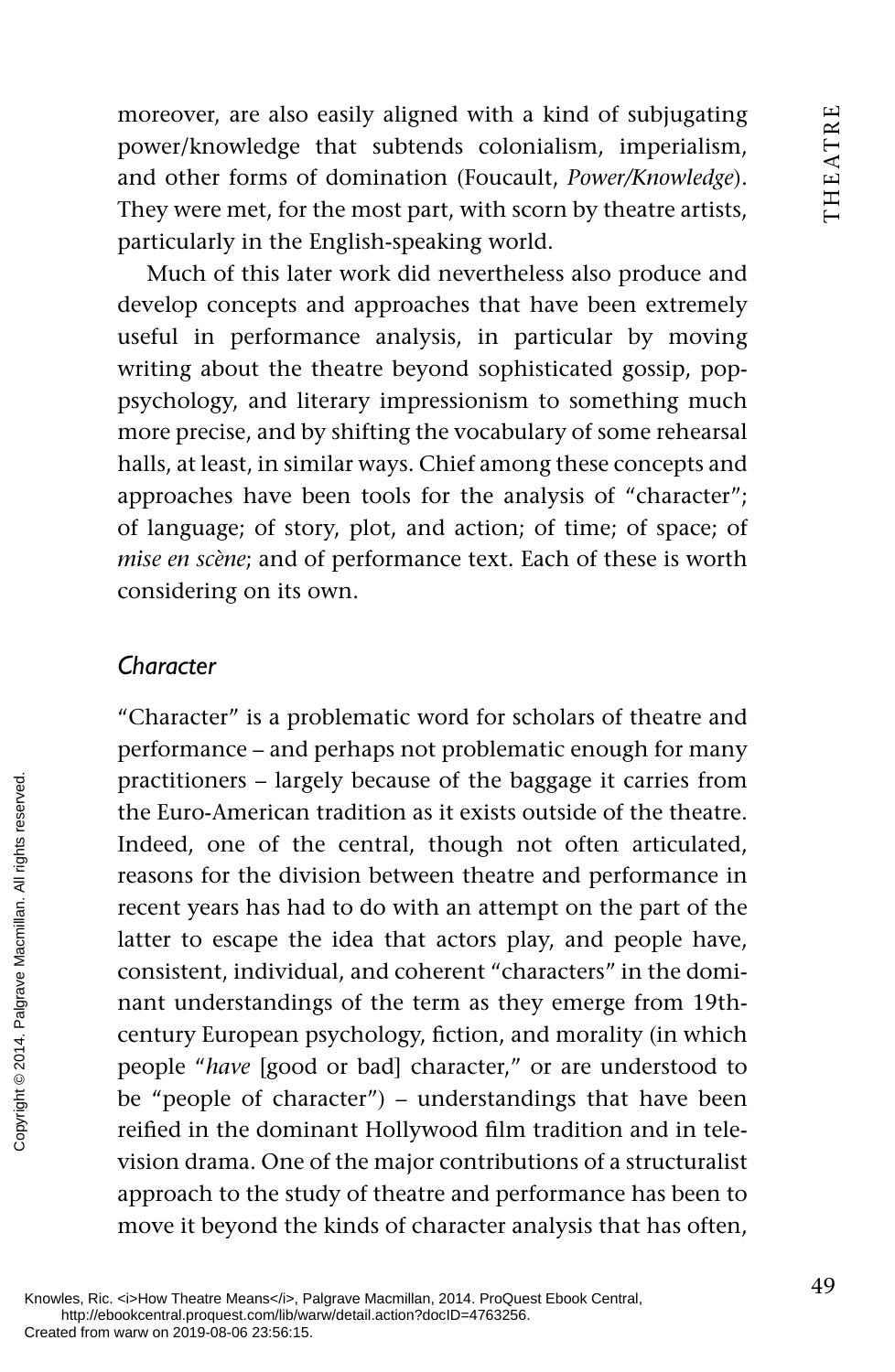in academic and journalistic criticism, in rehearsal halls, and in secondary school assignments, resembled the amateur psychoanalysis or ethical assessment of fictional figures as if they were "real people."

Such understandings have often seemed foreign, quaint, or naïve to scholars and practitioners from outside of the western tradition. Within the European context a different approach to character in theatre began with the Russian formalist Vladimir Propp (1895–1970), the French philosopher Étienne Souriau (1892–1979), and the Lithuanian A.J. Greimas (1917–92) of the Paris School of Semiotics. Propp did not study theatre as such, but his 1928 book, *Morphology of the Folktale*, undertook the structural analysis of Russian folktales according to the "act spheres" (he identifies seven) of their "dramatis personae." Souriau, in his 1959 book *Les Deux Cent Mille Situations Dramatique* (The 200,000 Dramatic Situations), identifies six similar "functions." Building on Propp's work, Greimas in his 1966 book *Structural Semantics* proposed an " *actantial* " model that associates "acteurs" with particular narrative actions or forces, rather than with psychological motivations or objectives. Importantly, for Greimas "acteurs" included not only characters, but also animals, things, the weather, or even abstractions, any of which can exert pressure on the action. The most thorough application to drama and theatre of the actantial model has been carried out by Anne Ubersfeld, in her 1978 three-volume book *Lire le théâtre* (the first volume of which was translated in 1999 as *Reading Theatre*).

The actantial model is, as Ubersfeld concedes, "incontestably a summary approach" (62). It can occasionally seem rigid, taxonomic, and prescriptive, and it tends to inscribe oppositional binaries between subject and object, sender and receiver, hero and villain, helper and opponent, and so on. In all of these ways the model betrays a certain Eurocentrism. It also tends to betray its roots in the analysis of narrative, adapting somewhat awkwardly to the stage. Nevertheless, the model usefully articulates the fundamental principle that From the most thorough<br>  $\frac{1}{2}$  and  $\frac{1}{2}$  and  $\frac{1}{2}$  and  $\frac{1}{2}$  and  $\frac{1}{2}$  and  $\frac{1}{2}$  and  $\frac{1}{2}$  and  $\frac{1}{2}$  and  $\frac{1}{2}$  and  $\frac{1}{2}$  and  $\frac{1}{2}$  and  $\frac{1}{2}$  and  $\frac{1}{2}$  and  $\frac{1}{2}$  and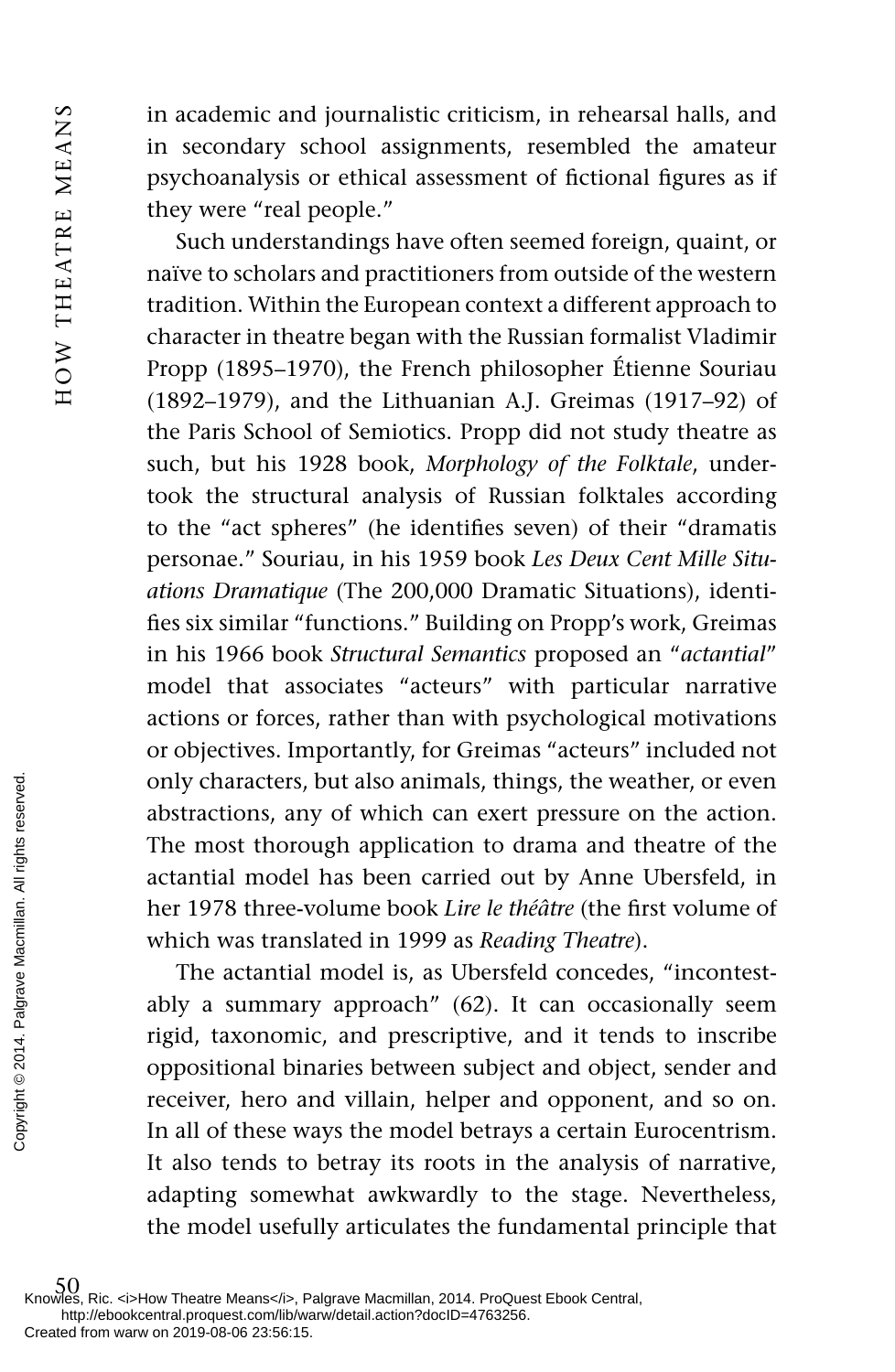character, as Ubersfeld puts it, is "the locus of *functions* and no longer [...] a substance-copy of a human being" (72, emphasis in original), and as such it is useful for understanding theatrical forms beyond those of western naturalism with its emphasis on delving the depths of human nature and motivation. In the actantial model performers, human and otherwise, *do* things rather than *have* characteristics and motivations. Following this, I consider the stage to be populated with what I think of as "dramatic postulates" – "what-if" propositions, rather than simply characters, and this way of thinking can be extremely helpful for those engaged in theatrical devising, which often involves free-ranging exploration and privileges sites, images, props, and actions over character and story.

Each dramatic postulate exerts a range of magnetic attractions and repulsions within what Martin Esslin calls "the field of drama," and each exerts its own narrative and performative force. The analysis of a fundamentally naturalistic play or performance might involve considering, for example, what forces Nora in *A Doll House* brings into play among many others within the fictional world of the representation, rather than why she behaves the way she does according to the psychological analysis of cause-and-effect motivations that are often based on "back stories" invented by actors or critics. In "postdramatic" plays such as Heiner Müller's *Hamletmachine* (Figure 2.1) where the actors speak stage directions and the relationship between actor and text is uncertain – or indeed in any play that focuses on the materiality of text, or in which the script resists attributing lines to individual speakers (as in the landscape plays of Gertrude Stein, or in Sarah Kane's *4.48 Psychosis)* – actantial analysis is rewarded with clear understandings of the forces at play that constitute the performance's complex orchestration of tension, suspension, complication, and release, but that elude traditional character-based analysis. But actantial analysis can fruitfully be applied to many plays outside of the character-driven western naturalist tradition, plays such as *Chocolate Woman Dreams the* psychological anal<br>
are often based on<br>
In "postdramatic"<br>
chine (Figure 2.1)<br>
and the relationshi<br>
indeed in any play<br>
or in which the sc<br>
speakers (as in the<br>
Sarah Kane's 4.48<br>
with clear understa<br>
the performance's<br>
d

Knowles, Ric. <i>How Theatre Means</i>, Palgrave Macmillan, 2014. ProQuest Ebook Central, http://ebookcentral.proquest.com/lib/warw/detail.action?docID=4763256.<br>Created from warw on 2019-08-06 23:56:15.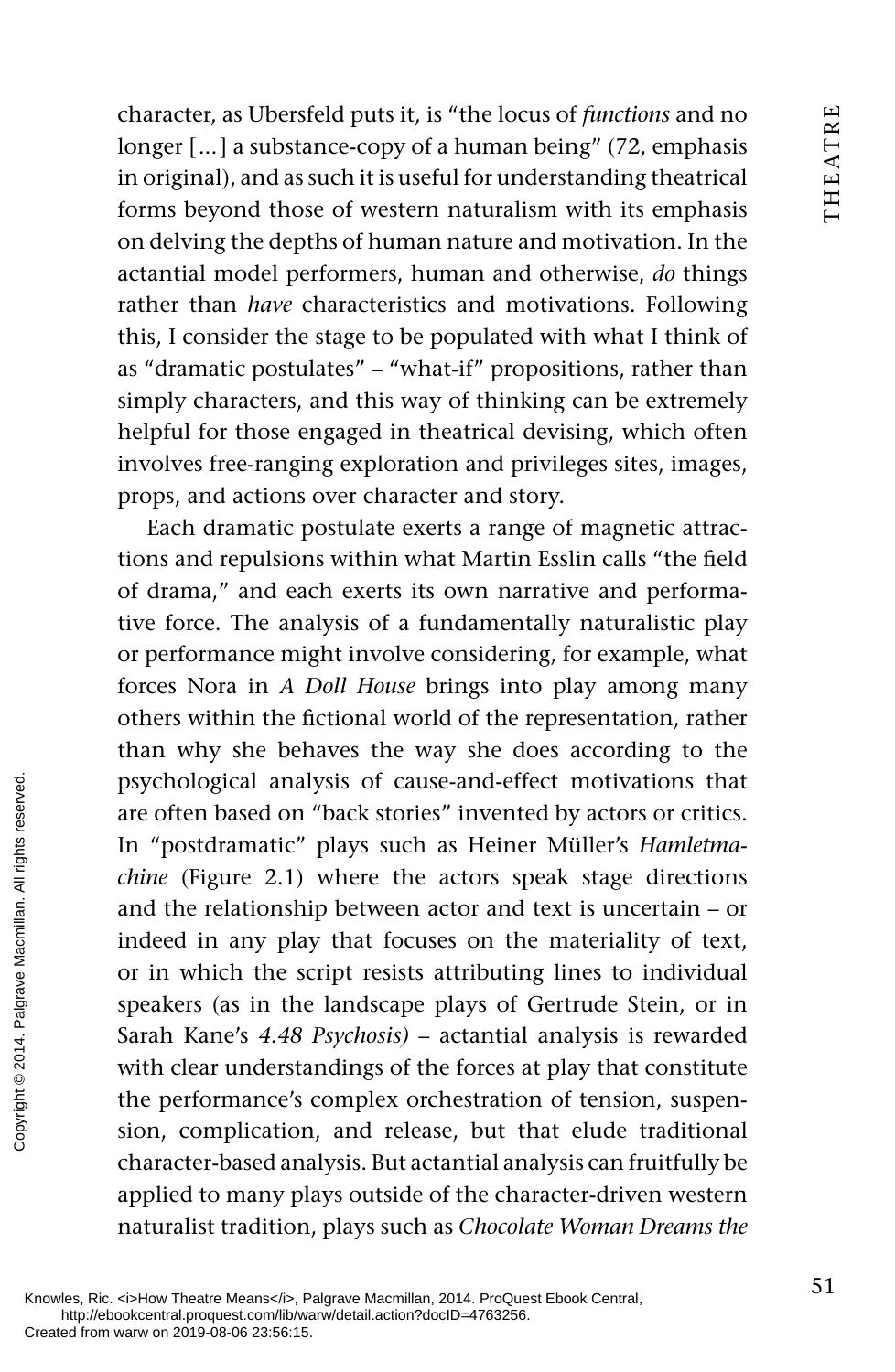

**Figure 2.1 Johanne Madore and Rodrigue Proteau in the 1987 Carbone 14 production of Heiner Müller's** *Hamletmachine* **in Montreal, dir. Gilles Maheu**   *Source*: Photo by Yves Dubé.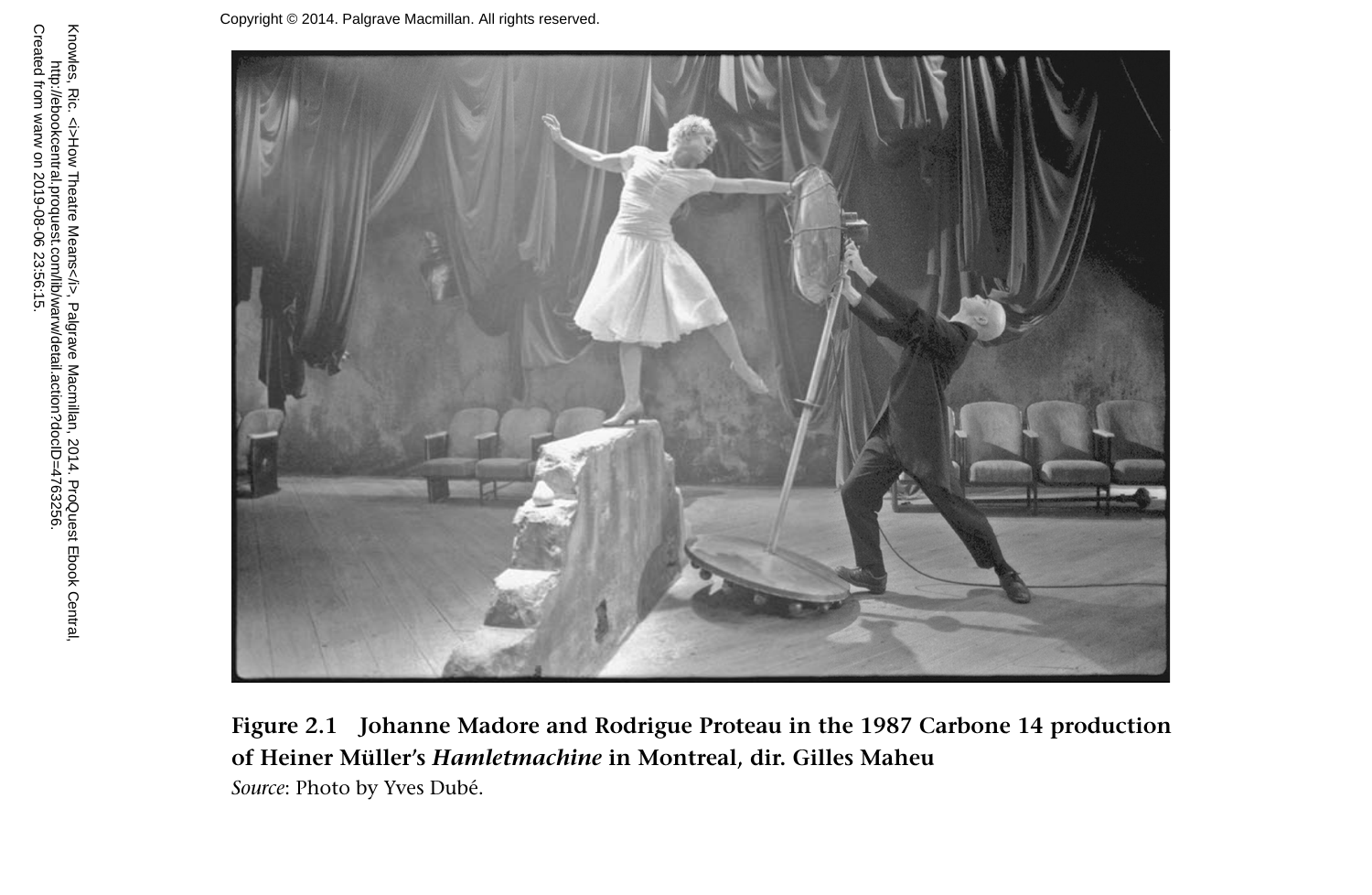*Milky Way*, where the central performer is acted upon by four female figures from Guna cosmology, each embodying forces that bring her safely home, but none requiring psychological justification.

## *Language*

The "actantial" approach to the analysis of character and other " *acteurs*" is complemented by what has become known as the "performative" turn in the semiotics of drama and theatre (see Elam, *Semiotics* 142–53, "Much Ado"; De Marinis *Semiotics* 150–7), which draws on the work of John Searle and J.L Austin to consider language on the stage less as simply *descriptive* or *declarative* than as *performative*, less as simply *representing* an action than as *performing* one. Instances of speech as action occur whenever an utterance promises, threatens, warns, commits, constitutes, denies, declares, offers, offends, accuses, appoints, affirms, sentences, marries, baptizes, and so on. But virtually every utterance can be understood to have some element or degree of performative force insofar as all utterances have elements of *assertion* or *persuasion*. Outside of western technologies of representation, speech, and in particular prayer and invocation, has always been understood to have powerful, even potentially dangerous performative qualities, especially when it invokes or implicates ancestral or spiritual worlds.

Neither Austin nor Searle was talking about theatre; in fact Austin explicitly indicates that a speech act will be "in a peculiar way hollow if said by an actor on a stage" (Austin 22), because actors are not authorized to perform the acts, do not "really mean" what they say. But it is clear that *within* the fictional world each act of speaking *does* something: it changes the relationship between the characters, between the characters and the action. When these speech acts are taken together to form a play's dialogue, they can be understood to *constitute* the dramatic action: they move things forward. From the computer of western technom<br>
particular prayer ar<br>
to have powerful,<br>
qualities, especially<br>
spiritual worlds.<br>
Neither Austin<br>
fact Austin explicit<br>
a peculiar way holl<br>
22), because actors<br>
not "really mean"<br>
th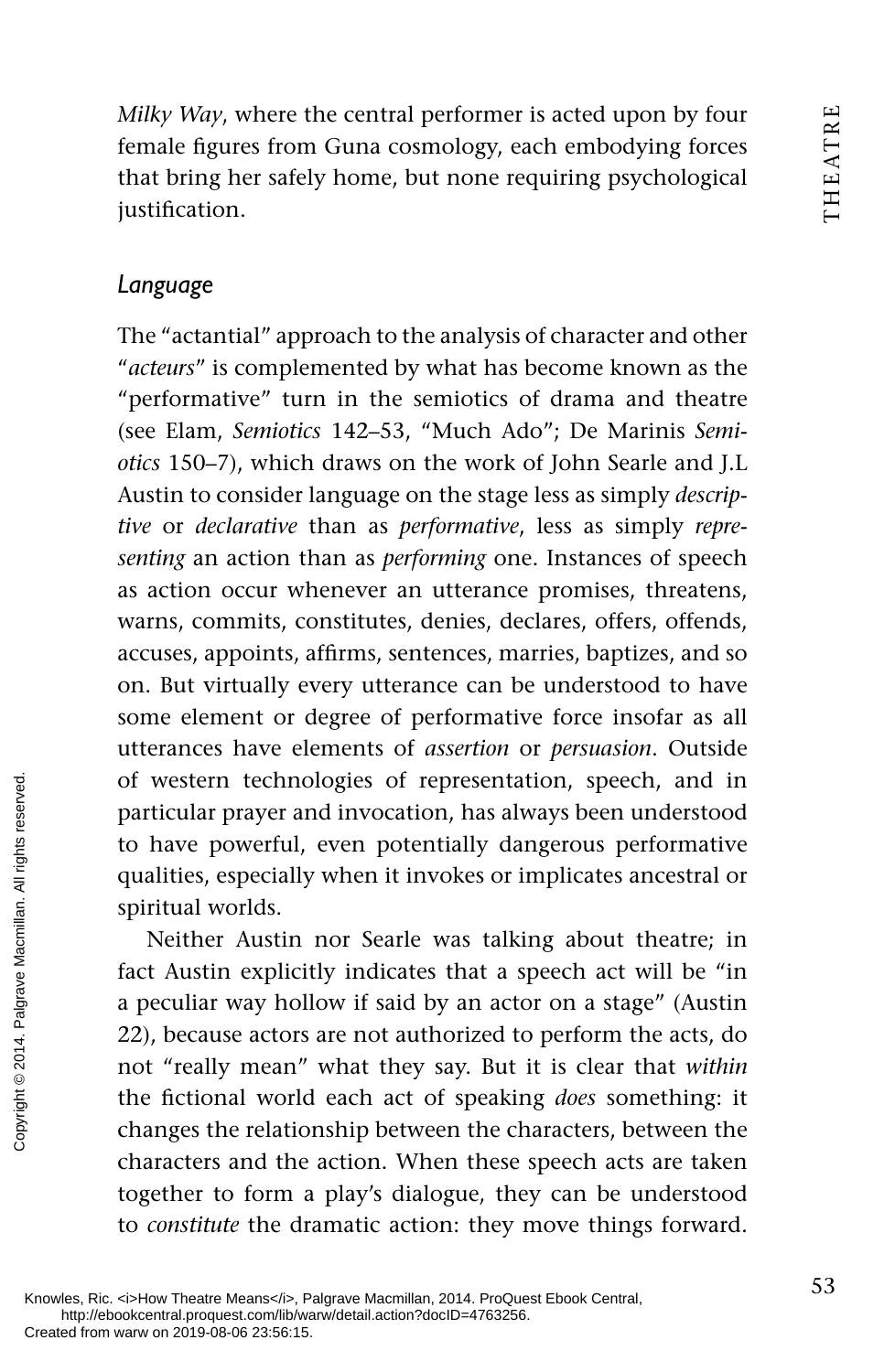And as De Marinis notes, onstage dialogue also "acts" on the audience outside of the world of the fiction, or as Austin puts it, "produce[s] certain consequential effects upon the feelings, thoughts, and actions of the audience" (De Marinis *Semiotics* 56; Austin 101). Indeed, Luigi Pirandello has called dramatic dialogue "spoken action," and for the makers of theatre it is always a good idea to consider, not simply what a line of dialogue or a unit of text says or tells us, but also what it *does* . But speech acts are not all that constitute a play's action.

### *Story, plot, and action*

Story, plot, and action are what actants (human or otherwise) enact, the force fields within which "dramatic postulates" function. For the purposes of this book, story (also known as *fabula*) is understood as a raw chronological sequencing of events, action as what *happens* or what is *done* (usually involving change), and plot as how it's all put together. Most semiotic analyses of drama and theatre, emerging on the one hand from linguistics and on the other from narratology (the study of narrative), focus to a considerable extent on the story that is "told" at the expense of the actions that are performed, and because they also emerge from Structuralism they focus on plot as the organization of the story. They focus on what Elaine Aston and George Savona call "the transformation of story into plot" (10). Much of this work, beginning with Veltruský's observation that the formal divisions of units of action into acts and scenes is "a matter of convention" ( *Drama* 82), consists of analyses of such conventions (the three-act structure, the five-act structure, the "French scene" – in which a new scene begins whenever a character enters or exits the stage). From external palace the strongent of this as the origins of the strongent of the strongent of the strategy of the strategy.<br>
See the structure, the five a new scene beg stage).<br>
Some of this as theorists ry t Work that f

Some of this work takes on a distinctly prescriptive feel, as theorists try to determine how to construct a "good play." Work that focuses on action tends to define it by way of intentionality. Summarizing the philosophical theory of action,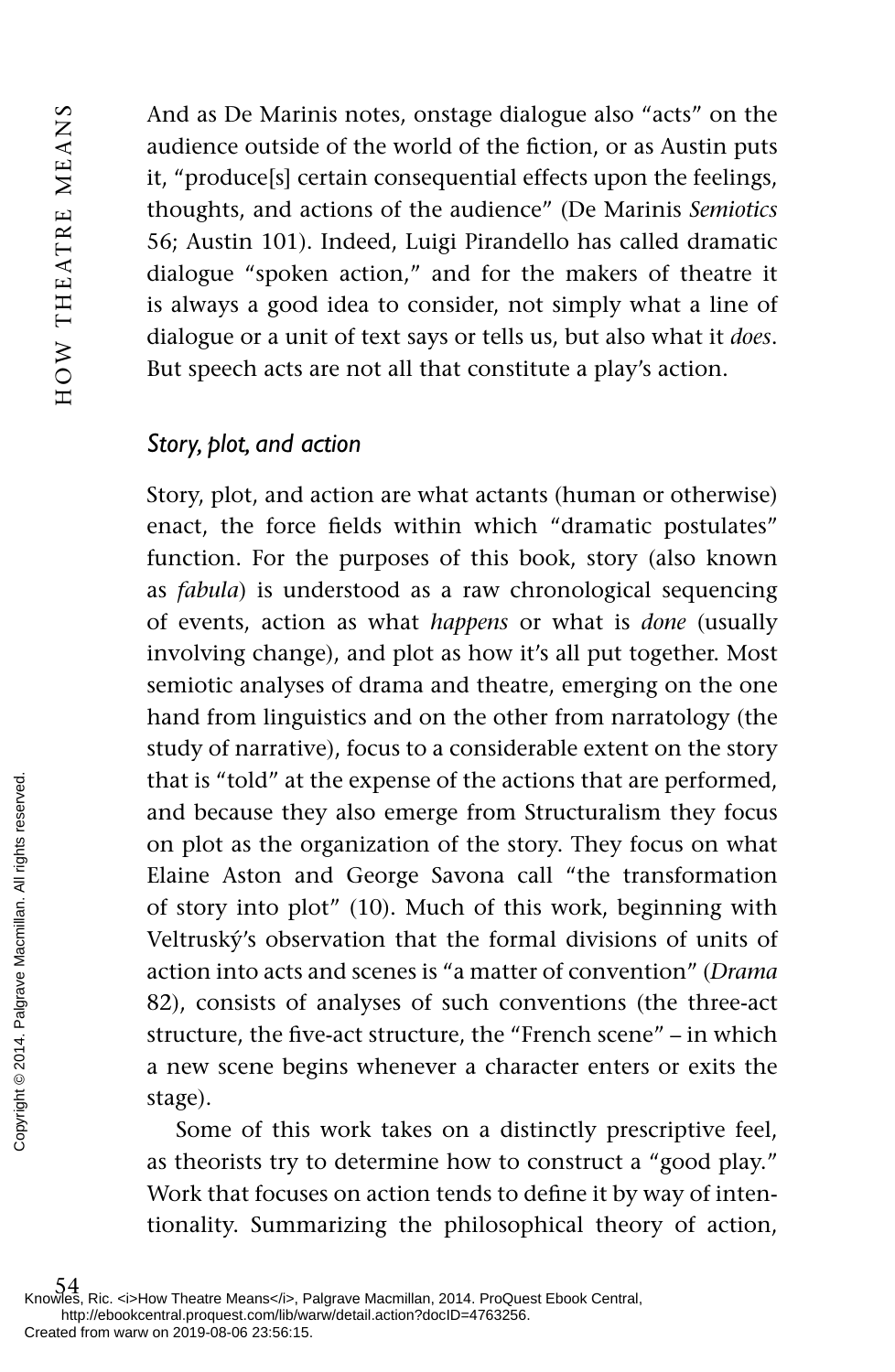Keir Elam describes the conditions necessary for the performance of an action as follows: "there is a being, conscious of his [sic] doings, who intentionally brings about a change of some kind, to some end, in a given context" – and, Elam adds, to a given purpose ( *Semiotics* 109). This is a peculiarly teleological (end-driven) understanding of what constitutes action, and it is useful primarily for theatrical works that concern themselves with cause-and-effect sequences involving the representation of successful or failed human projects. It works far less well for postmodern, poststructuralist, postdramatic, or devised work-in-progress, or for culturally specific or intercultural performances such as *Chocolate Woman Dreams the Milky Way* that are neither mimetic nor linear.

It may be useful, however, to consider the structuring of theatre and performance as something that, unique to the arts, happens in both time and space, as is suggested by the naming of the two units into which plays are traditionally divided: *acts* (which happen over time) and *scenes* (which occupy space). Structure is something that is crafted by playwrights, directors, and dramaturges (who are explicitly charged with focusing on structure in new play development), and it serves directly to shape the impact and meaning of a performance. Performances don't simply "have" a structure, but are crafted in space and time by practicing artists and audiences, and they are an essential part of meaning production, reinforcing or undermining conscious thematics.

### *Time*

Theatre and performance "take place" in time; that is, they employ temporal sequencing and duration to communicate with an audience that comes together with the performers for a specific period in what is generally known as "real time." Within that duration – proverbially "the two hours traffic of the stage" – the timing of the dramatic action can be organized in whatever way is purposeful, communicating through Exerces directly to sl<br>
mance. Performance<br>
crafted in space and<br>
and they are an es<br>
forcing or undermi<br> **Time**<br>
Time<br>
Theatre and perfor<br>
employ temporal s<br>
with an audience that<br>
a specific period ir<br>
Within that durat

Knowles, Ric. <i>How Theatre Means</i>, Palgrave Macmillan, 2014. ProQuest Ebook Central, http://ebookcentral.proquest.com/lib/warw/detail.action?docID=4763256.<br>Created from warw on 2019-08-06 23:56:15.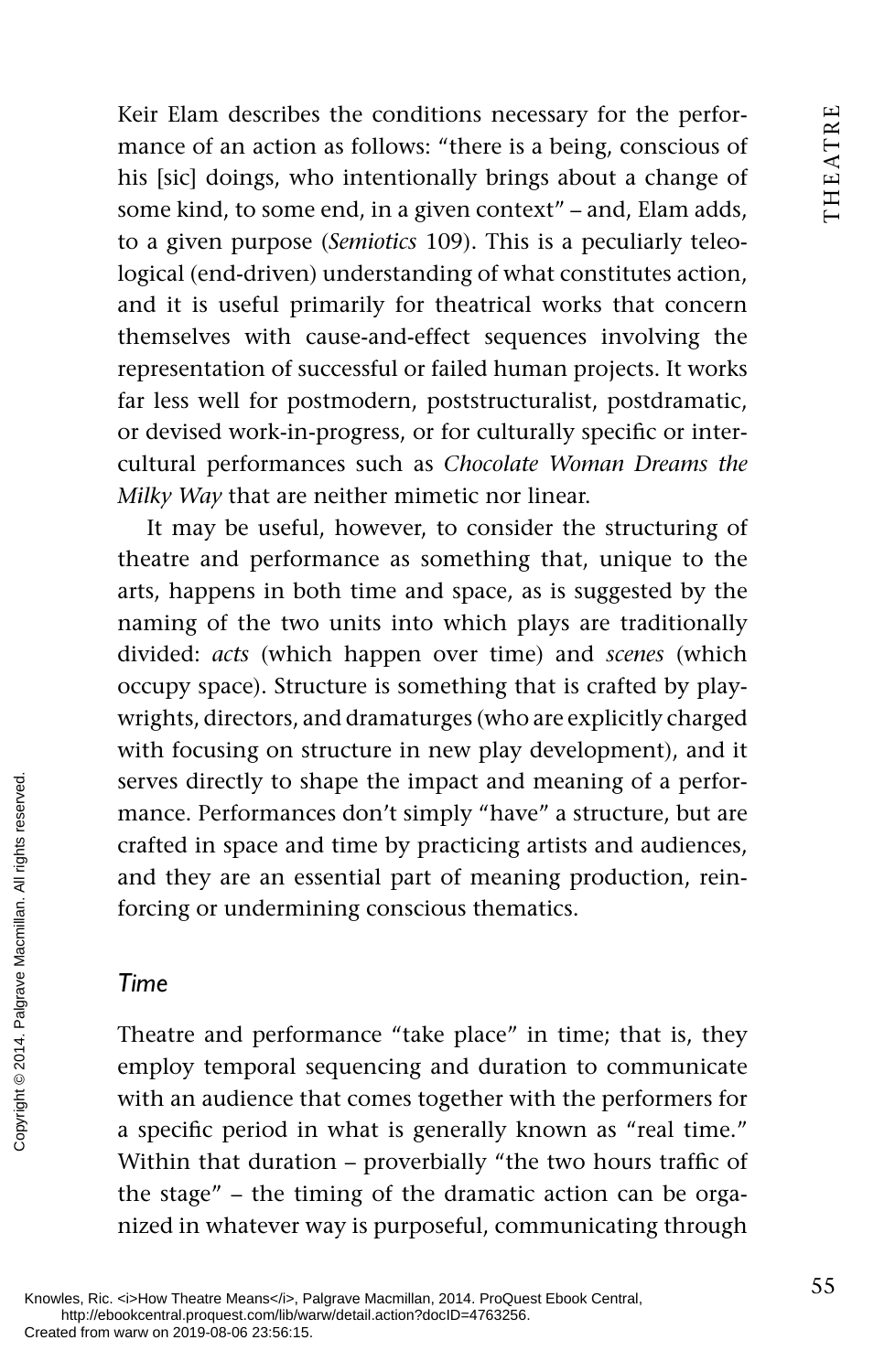sequencing, duration, tempo, rhythm, and so on. While stories begin with an initiating event and move consecutively through to an end, plots often rearrange chronology, beginning, perhaps, *in medias res* (in the middle of things), or even at the end, perhaps including flashbacks, or skipping over periods in which "nothing happens" – and some plots indeed organize actions that do not constitute stories in any recognizable sense.

Many plays from *Oedipus Rex* to *A Doll House* turn on the revelation of actions that precede those depicted on the stage. Arthur Schnitzler's 1897 play *La Ronde* uses a kind of relay structure, in which one character only from each scene carries on into the next, temporal "development" imitating the round dance after which the play is named. *Same Time Next Year*, by Bernard Slade, involves two characters, married to others, meeting once a year for twenty-four years for an affair, the "action" of the play primarily involving their discussion of what happens between their meetings. One recent awardwinning Canadian play, Colleen Murphy's *The December Man* , begins at the end and moves chronologically backward to the story's beginning. African American Ntozake Shange's *for coloured girls who have considered suicide/ when the rainbow is enuf* has no single story or central character and no clear indicators of temporality; rather it lyrically orchestrates the bodies of seven Black women dressed in different colours who begin in isolation, fragmentation, and distress and move toward community, ultimately assembling the rainbow of the play's title.

Each of these and many other structures shape and are shaped by what the plays or performances are setting out to do, and what meanings they are attempting to convey. In the case of *Oedipus*, the focus is on consequences; in the case of *A Doll House*, on realizations; and in the case of *The December Man* (which deals with the so-called "Montreal massacre," in which thirteen engineering students and one staff member were murdered because they were women) – or virtually any Created from warw on 2019-08-06 23:56:15.<br>
Created from warw on 2019-08-06 23:56:15.<br>
Created from warw on 2019-08-06 23:56:15.<br>
Created from warw on 2019-08-06 23:56:15.<br>
Created from warw on 2019-08-06 23:56:15.<br>
Created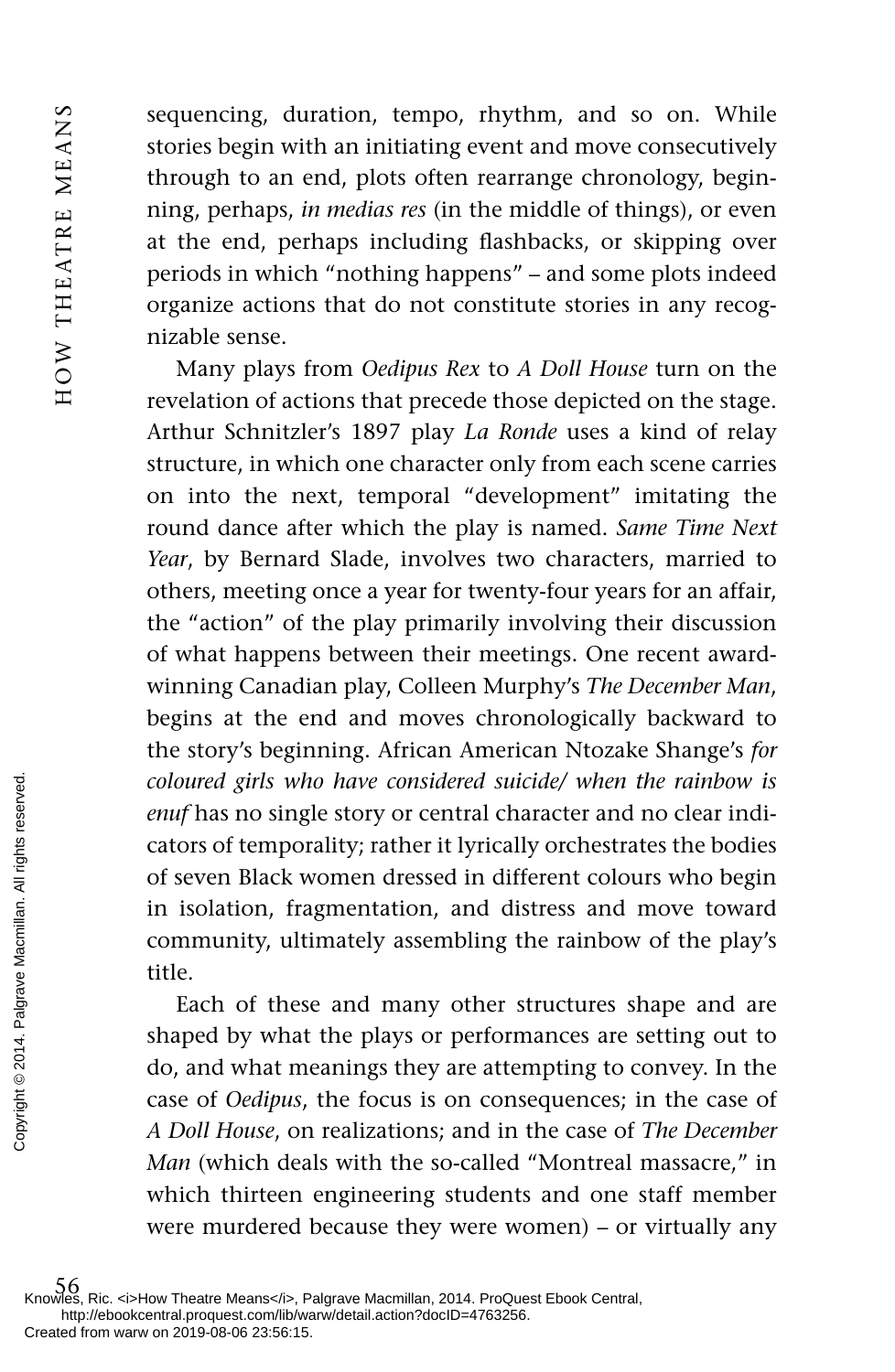work that begins with the end of the story – the focus is not on "what happens next?" but on "why did this happen?" or even "how could this possibly have happened?" And in the case of *for coloured girls* the focus is on assembling a community of minoritized women within something that might be understood as mythical time: non-linear, non-historical, cyclical (Eliade, *Myth of Reality*; *Myth of the Eternal*).

Semioticians have found various ways of discussing and analysing temporality in the theatre that are useful for artists orchestrating performances and scholars and artists analysing them. Elam identifies four "temporal levels" in the theatre, not including "actual performance time" (the time of the encounter between the audience and the performers): *discourse time*, the fictional "now" of the action and enunciation – the "present" in which speech happens; *plot time*, the order in which events are shown or reported; *chronological time*, the order in which the events reported would have occurred; and *historical time* , the historical period from which the events are drawn, which is moved forward to constitute the "now" of the fiction (Elam *Semiotics* 105–7). These distinctions are analytically useful, particularly in clarifying the dramatic present (discourse time) as the moment in which performative *action* happens and discoveries and transformations occur. They are perhaps particularly useful for practitioners, who need to discover ways of marking, clarifying, and distinguishing different temporal registers and to be sensitive to the temporal, durational, and transformational experience of audiences.

While Elam brackets off "actual performance time," Anne Ubersfeld identifies this as one of theatre's "two distinct temporalities," arguing that it is the relationship between "the time it takes for a performance to be completed" and "the time pertaining to the represented action" that constitutes " *theatrical time*" (126). This formulation is useful in distinguishing between theatre (in which the represented action is almost inevitably already completed in the past, to be re-enacted on stage in the present) and performance (which aspires to From and discoveries and particularly useful f<br>  $\frac{1}{2}$  of marking, clarify:<br>
registers and to be<br>
transformational ex<br>
While Elam brace<br>
Ubersfeld identifies<br>
railties," arguing th<br>
it takes for a perfc<br>
pertaining to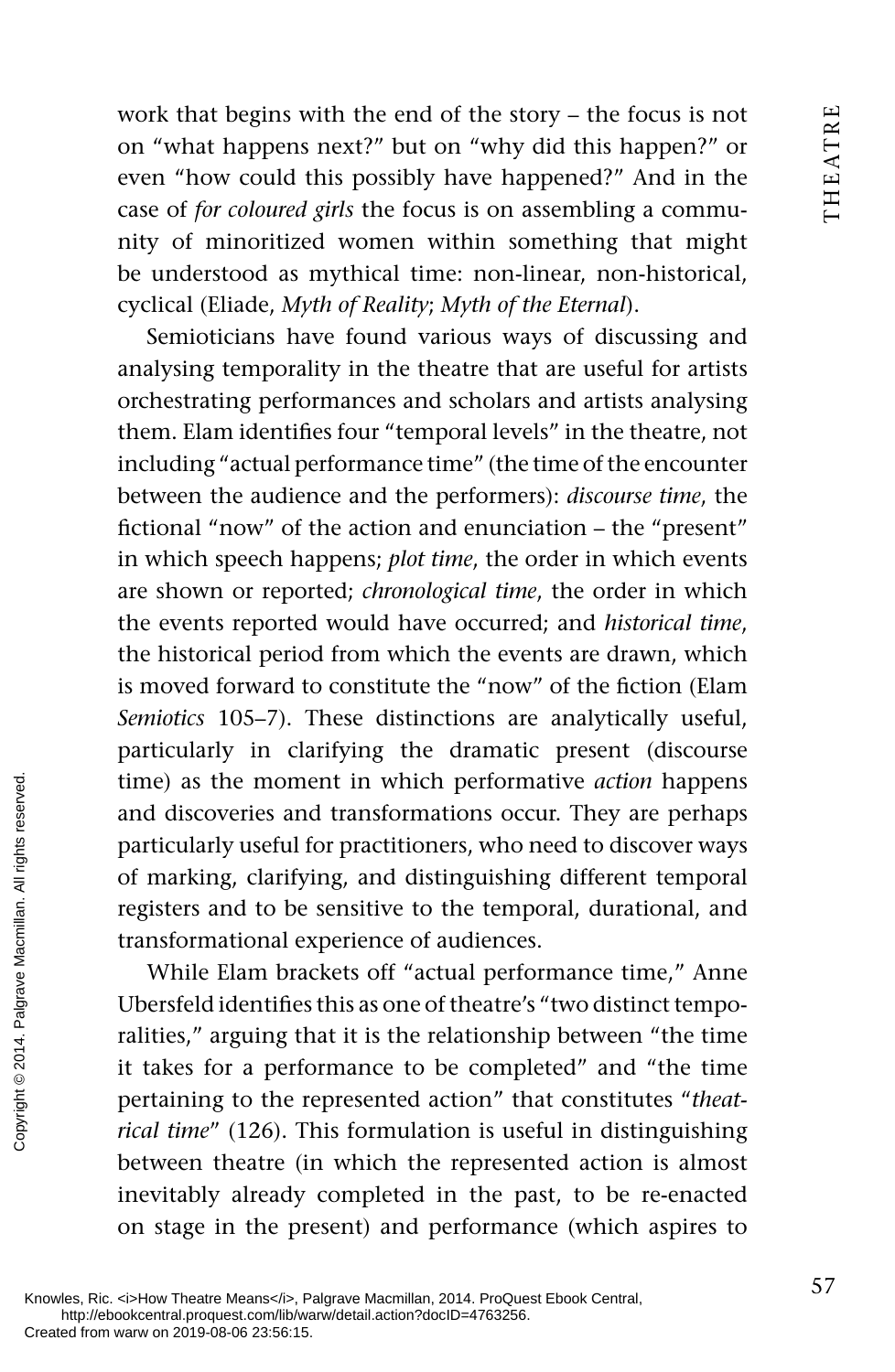happen fully in the present). It is also analytically useful for its acknowledgement of the rhythms of the work, and for its focus on audience experience in the moment of reception and the audience's role in constructing meaning in "real time."

One of the difficulties about time for semioticians is that. while it can be represented (through verbal indicators, the presence of clocks and sundials and so on), time *itself* is nonrepresentational: "time is, by its very nature, outside mimesis," as Ubersfeld says (134). Time in the theatre often tends to function as an organizational principle (much in the way it does in music through tempos, time signatures, and structural divisions into bars, phrases, movements, and so on), and as such, in addition to the sheer phenomenological effect of its immediate rhythms and durations (as in the "slow-motion" work of an artist such as Robert Wilson), it can employ structural principles derived from such things as the rhythms of nature in a 24-hour or annual cycle in much the way that ceremonies, rituals, and communities structure themselves. Literary structuralists such as Northrop Frye and C.L. Barber have made much of such patterns in individual works by artists such as Shakespeare and in the structuring of dramatic genres and entire canons. Indeed, in his *Anatomy of Criticism* Frye categorizes the entire literary and dramatic canon in four seasonal parts: the mythos of spring (comedy), the mythos of summer (romance), the mythos of autumn (tragedy) and the mythos of winter (irony, or satire) (163–239). This cyclical (vs progressive) understanding of time is similar to that of many of the Indigenous peoples of the world, for whom past and future only exist as functions of an ongoing and eternal present, and for whom specific narratives are not unique, but serve as instances of larger, ongoing cultural stories. Exercise the mythos of whom and parts: 1<br>
Exercise the mythos of whom the mythos of whole the mythos of whole the mythos of whole the many of the Indianal future only<br>
present, and for serve as instance<br>
and future only pr

### *Space*

Stories are not the only things that structure and are structured by performances, which are primarily constituted by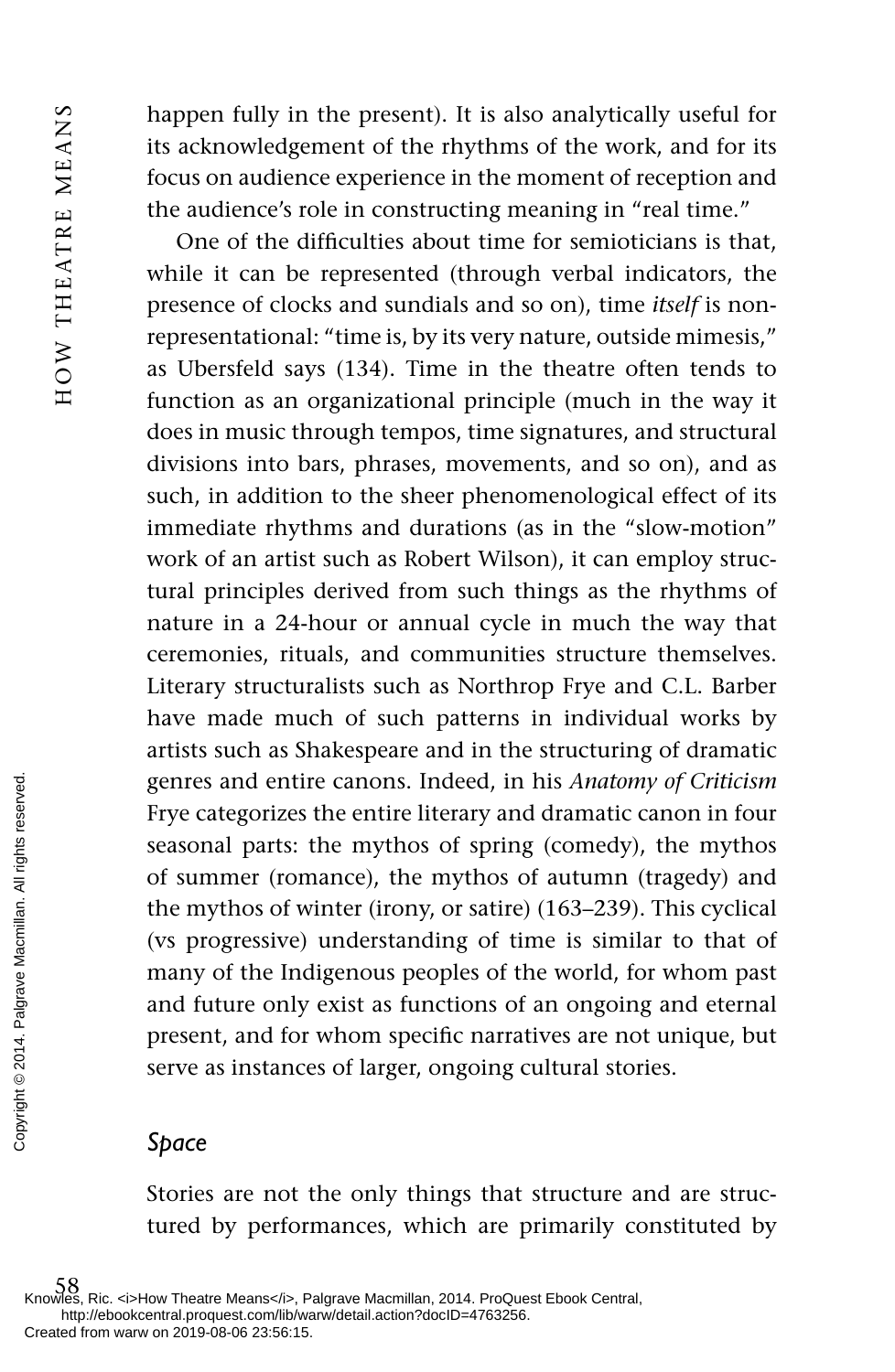*action(s).* Indeed, a performance can take place, as in much performance art and postdramatic theatre, without a story, except insofar as audiences themselves often construct stories out of what they see. But performance cannot occur without some form of action, and actions quite literally "take place" – they occur in space as well as time. As many performance artists and theorists have argued, action is not merely mimetic (as in Aristotle's definition of tragedy as "the imitation of an action" (12)), nor is it merely representational, in the semiotic sense in which a signifier represents a signified, or a sign stands in for a "real world" referent. There are times, or ways of seeing, in which an action is best considered phenomenologically, as something to which human consciousness, at least initially, responds directly, viscerally, and unreflectively without the intermediary of meaning or interpretation. Nevertheless, actions feed meaning systems, and however they are intended, they tend ultimately to be "understood," or "read" by audiences as meaningful.

Theatrical action is also relational, in that it carves out spaces between performers and between spectators and performers, and these spatial relationships are charged with meaning. Proximity or distance and the movement through space are central to meaning-making in the theatre, as are the vertical and horizontal axes of the spaces of performance and reception, the arrangement of actors and audiences into groups, the arrangement of the auditorium, the stage, and the performers in ways that direct the audience's gaze. "Blocking" in the theatre (the arrangement and movement of actors in space) is used to produce tension, reveal relationships of power, relative status, distance, or intimacy as actors group themselves together, stand apart, invade one another's personal space, or organize themselves in dynamic or static, comfortable or tense relationships to one another, the set, and the furnishings. When Hamlet typically stands downstage right, silent and dressed in black in Act 1, scene 2 of Shakespeare's play as the colourfully-dressed court upstage left The set of the vertical and hot and reception, the into groups, the and the performer "Blocking" in the of actors in space) is ships of power, relation of actors in space) is ships of power, relation of actors in space) i

Knowles, Ric. <i>How Theatre Means</i>, Palgrave Macmillan, 2014. ProQuest Ebook Central, http://ebookcentral.proquest.com/lib/warw/detail.action?docID=4763256.<br>Created from warw on 2019-08-06 23:56:15.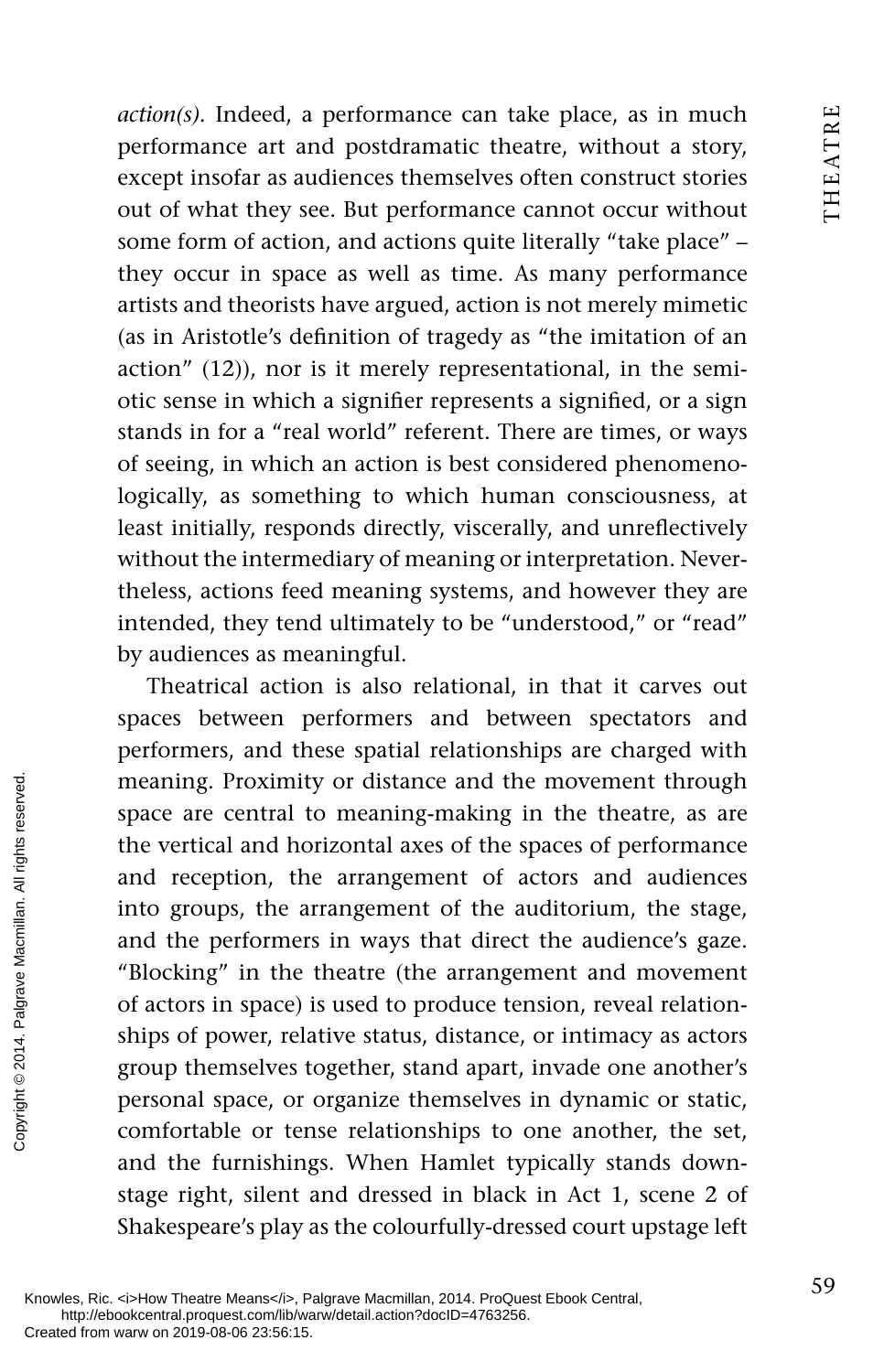HOW THEATRE MEANS HOW THEATRE MEANS

celebrates his mother's wedding, we know all we need to know about his situation long before he speaks his line, "oh that this too, too sullied flesh would melt"  $(I.2.129)$ . When Krogstad quietly invades the Helmer's comfortable middleclass home in the second act of *A Doll House*, the threat he wields is palpable. When Stanley Kowalski typically invades the personal space of his sister-in-law, Blanche Dubois, early in Tennessee Williams' *A Streetcar Named Desire*, the atmosphere immediately becomes charged.

Theatre and performance semiotics has much to learn from proxemics, a term coined by social anthropologist Edward T. Hall in 1963 to refer to the study of spatial (or territorial) relationships. Audiences can read a great deal about the relationships between characters, their level of interpersonal comfort or intimacy, their relative and shifting status (see Johnstone), their degrees of power or authority, by the ways, including posture, gesture, and movement, in which they occupy space. This includes, analytically, paying attention to different cultural codings of spatial relationships, and expanding the spectrum of what Hall identifies as intimate (touching, embracing), personal (close friends, family), social (acquaintances) and public space – this last presumably including the public address of the theatre and the most frequent relationship between the audience and the stage. But not always. Attending a mega-musical involving crashing chandeliers or landing helicopters – or attending one of Max Reinhardt's outdoor spectacles or those at Berlin's 3500-seat Grosses Schauspielhaus ("the theatre of the five thousand") in the  $1920s$  (see Styan) – involves a very particular kind of spectatorship. It is an experience of a very different kind from, for example, the intimate cross-cultural one of sitting knee-to-knee as solo audience at *BIOBOXES: Artifacting Human Experience* ( Figure 2.2 ), a production by Vancouver's Theatre Replacement in which the stage sits on the shoulders of solo actors from different cultures, and individual audience members successively visiting the six "box stages" decide which language they would like to listen From the and the served from warw on 2019-08-06 23:56:15.<br>
Experimentation of the served from the and the served from the served of the theatre of the served of the served consideration of the should consider the should c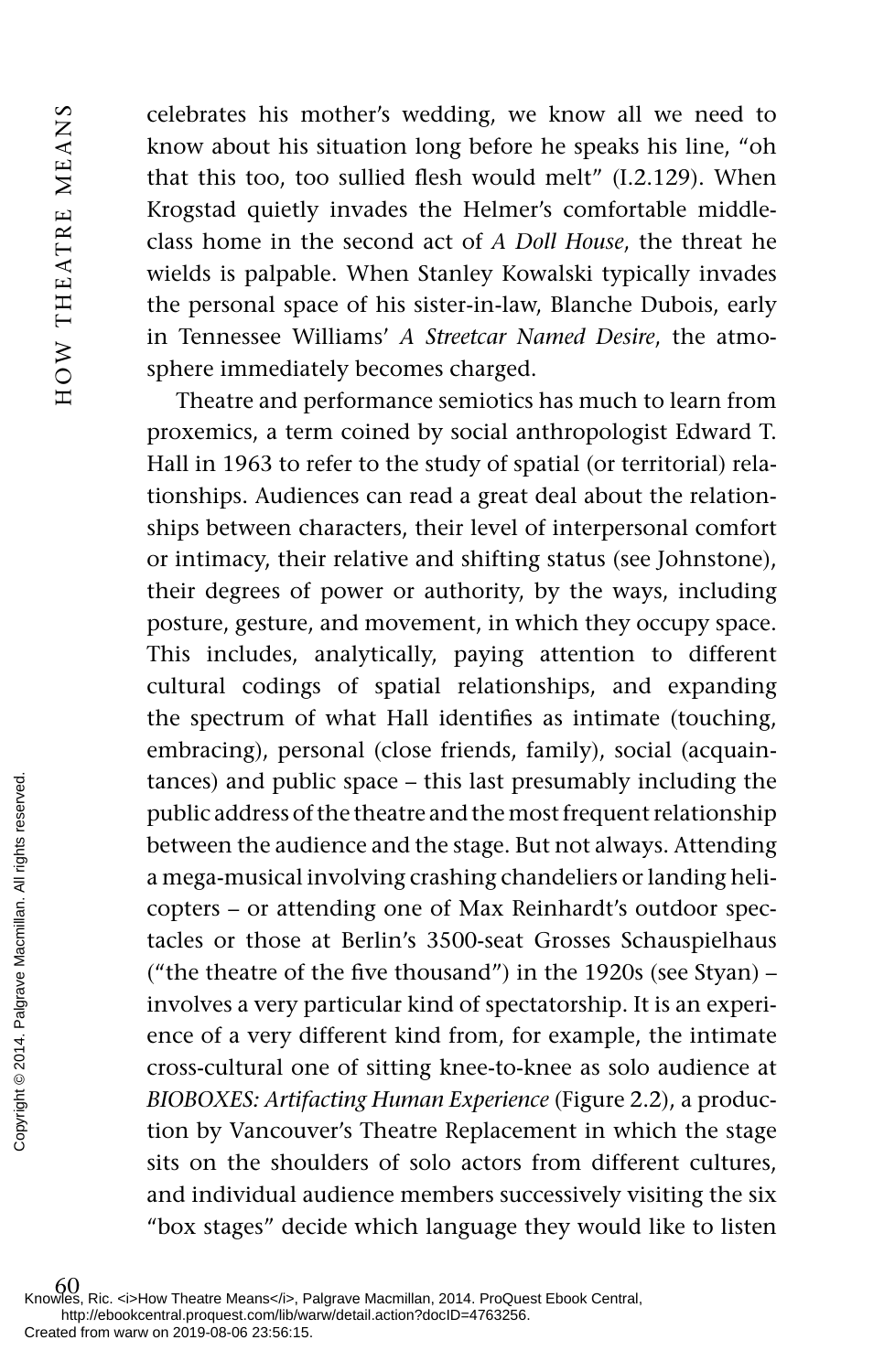

**Figure 2.2 Cindy Mochizuki in Theatre Replacement's** *BIOBOXES: Artifacting Human Experience* **, dir. James Long and Maiko Bae Yamamoto**   *Source*: Photo by Jeremy Mimnagh.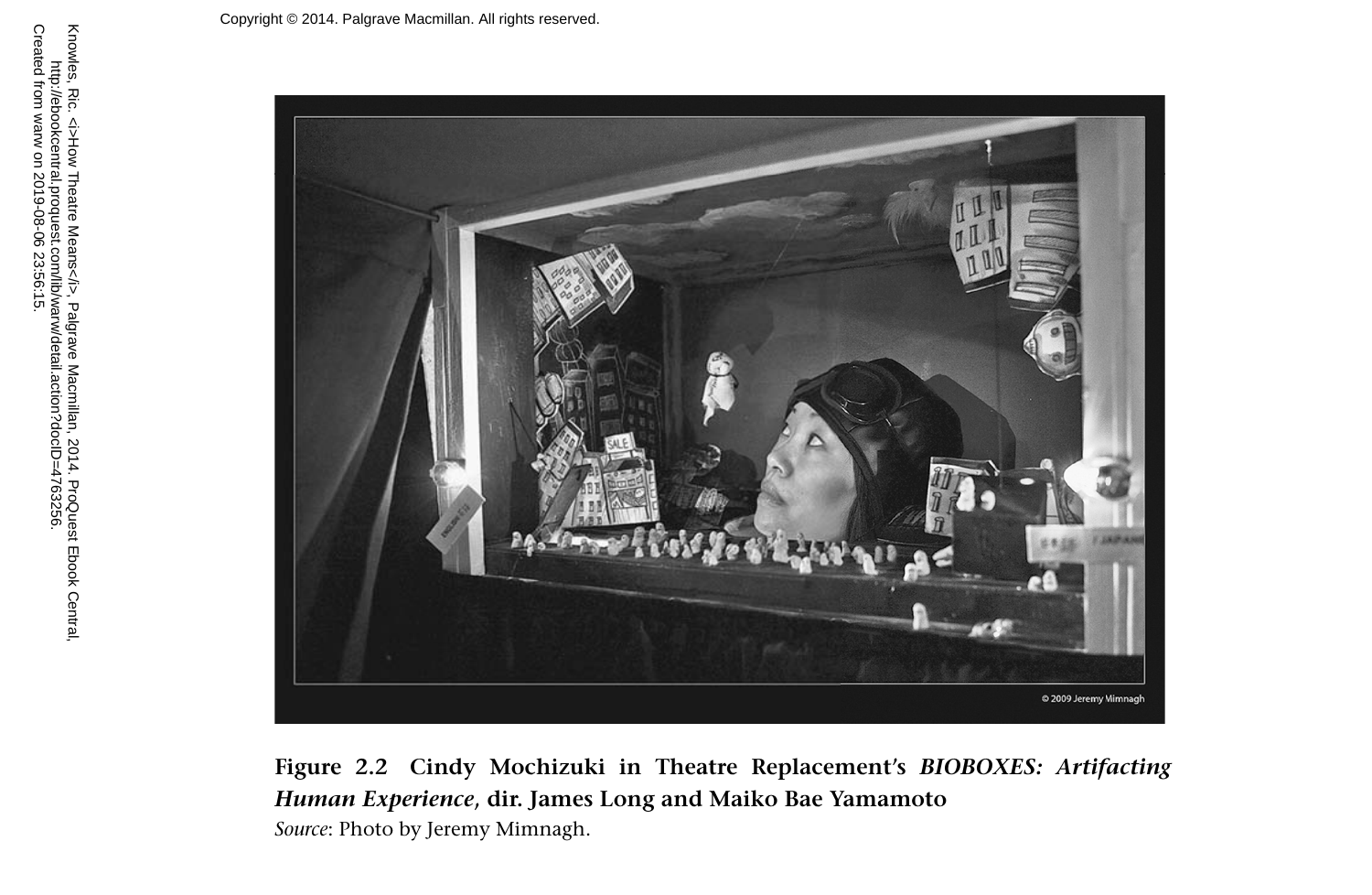in (the actors change languages at the flick of a switch) and worry about where to position their hands or whether their breath is fresh (see Kim).

Spatial relationships apply to more than interpersonal and intercultural relationships between and among bodies in space. They also have to do with the spatial arrangement of things. In addition to the functions of stage objects identified by Ubersfeld – to serve both as concrete presences and as "figures," iconic, indexical, and metaphorical  $(122-4)$  – Andrew Sofer points to their movement and use in space. These, he argues, are what define them as props (as opposed to set pieces and furnishings, whose semiotic significance is largely static, at least within scenes). In *The Stage Life of Props* Sofer's case studies include the Eucharist wafer in the medieval theatre, the bloody handkerchief on the Elizabethan stage, the skull in Jacobean theatre, the fan in Restoration and early- 18th-century comedy, and the gun on the modern stage. In each case, the prop is understood as a "mobile physical object" (20). Props are not just *things* (though their thingness has its own uses); they are also, like bodies, spatial and temporal *signifiers*, whose movement through space and time is tracked by audiences and productive of meaning. As Sofer argues, "a prop is an object that goes on a journey; hence props trace spatial trajectories and create temporal narratives as they track through a given performance," and these are "dimensions that allow the object to mean in performance" (2).

In recent years there has been what Elinor Fuchs and Una Chaudhuri call a "spatial turn" (2) in theatre studies. Theatre scholars have drawn on the insights of cultural and other geographers' discussion of space not as something given, empty, or "absolute," but as a set of social relationships that is *produced*. Some theatre and performance theorists have used these new geographical understandings of space and place to find ways of analysing work that resists classical readings rooted in mimetic narrative. Dean Wilcox, for example, in a 2003 essay on "Ambient Space," develops an approach that Fraction and the set of the set of the set of the set of the set of the set of the set of the set of the set of the set of the set of the set of the set of the set of the set of the set of the set of the set of the set of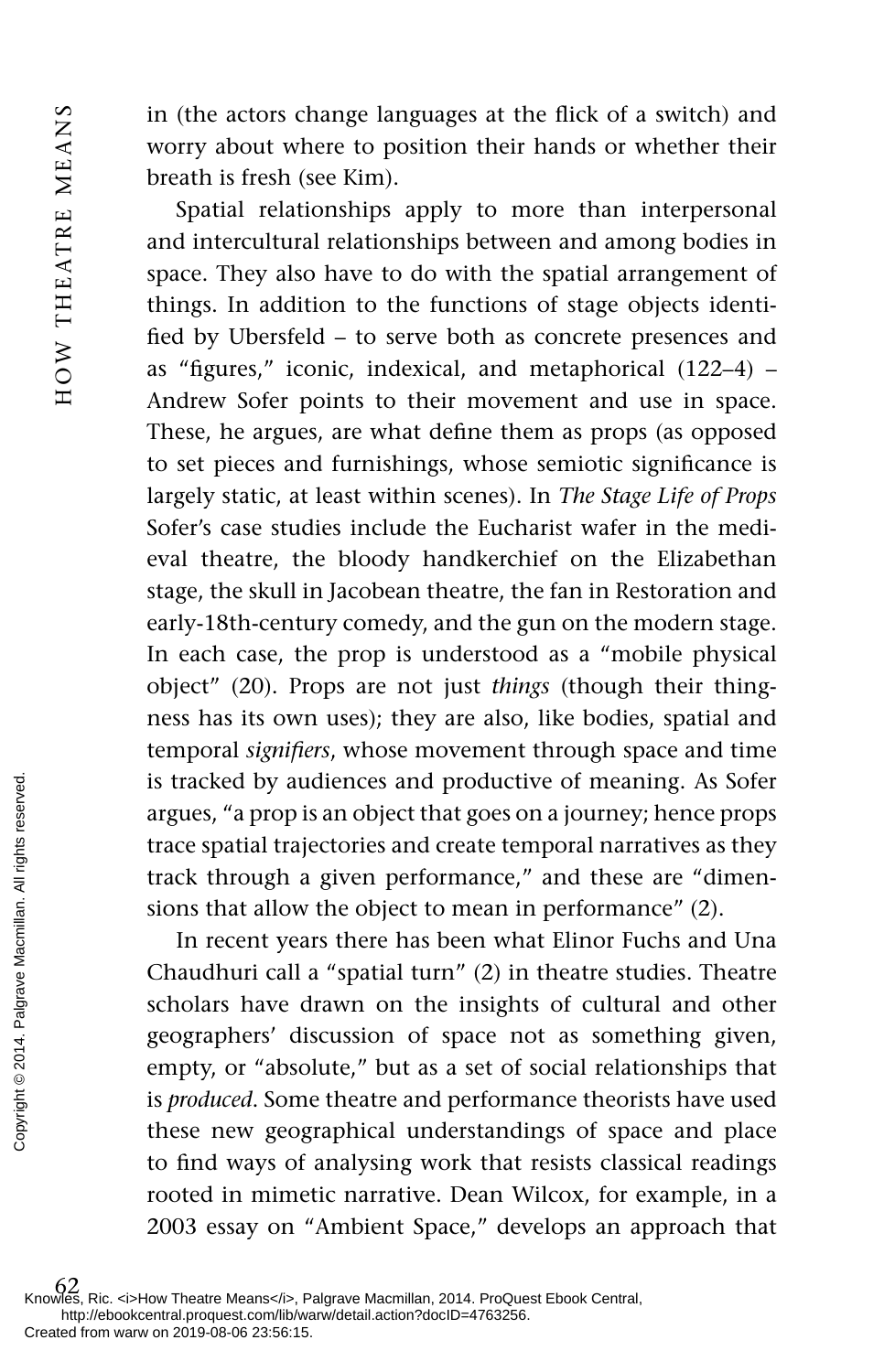brings together the work on space and place of geographer Yi-Fu Tuan (place is space endowed with value) with that of philosopher Edward Casey (space becomes place when it is inhabited) in order to examine 20th-century modernist and postmodernist performances from John Cage to the Bauhaus to Samuel Beckett to Richard Foreman, where space is less important for its representational than its organizational qualities – and this is still more true of site-specific performances in which the place of performance "presents itself" (Lehmann 152), and can be considered a co-creator of the action. Other theatre scholars consider "social space," in Henri Lefebvre's three-part classification, to consist of spatial *practice* (competencies in traversing and negotiating space within a particular social formation), *representations of space* (built environments – including theatres – that spatialize social order and social power), and *representational spaces* (oppositional or "underground" codings of space, including those of art) (Lefebvre 33).

Explicating these classifications, theatre historian Michal Kobialka has usefully identified *spatial practice* as "perceived," *representations of space* as "conceived," and *representational spaces* as "lived" (559). Lefebvre's concept of representational spaces resonates with what anthropologist and performance studies progenitor Victor Turner (1920–83) had earlier called the "liminoid" (in-between) spaces where art, play, and performance can generate social change, and with what Michel Foucault called "heterotopic" space ( *Order* xv–xxiv; "Of Other Spaces"), glossed by Kevin Hetherington as "spaces of alternate [social] ordering" (viii). None of these conceptualizations is expressly semiotic in approach, but each addresses issues of meaning production and social change, including those having to do with how sign systems and therefore meaning change over time. paces as "lived" (5<br>spaces resonates w<br>studies progenitor<br>the "liminoid" (in-l<br>mance can genera<br>Foucault called "he<br>Spaces"), glossed b<br>nate [social] orderir<br>is expressly semiot<br>of meaning produ<br>having to do with<br>change o

Some of the most important work by theatre scholars grappling with "places of performance" (Carlson, *Places*), and the spaces that performance constitutes, has had considerable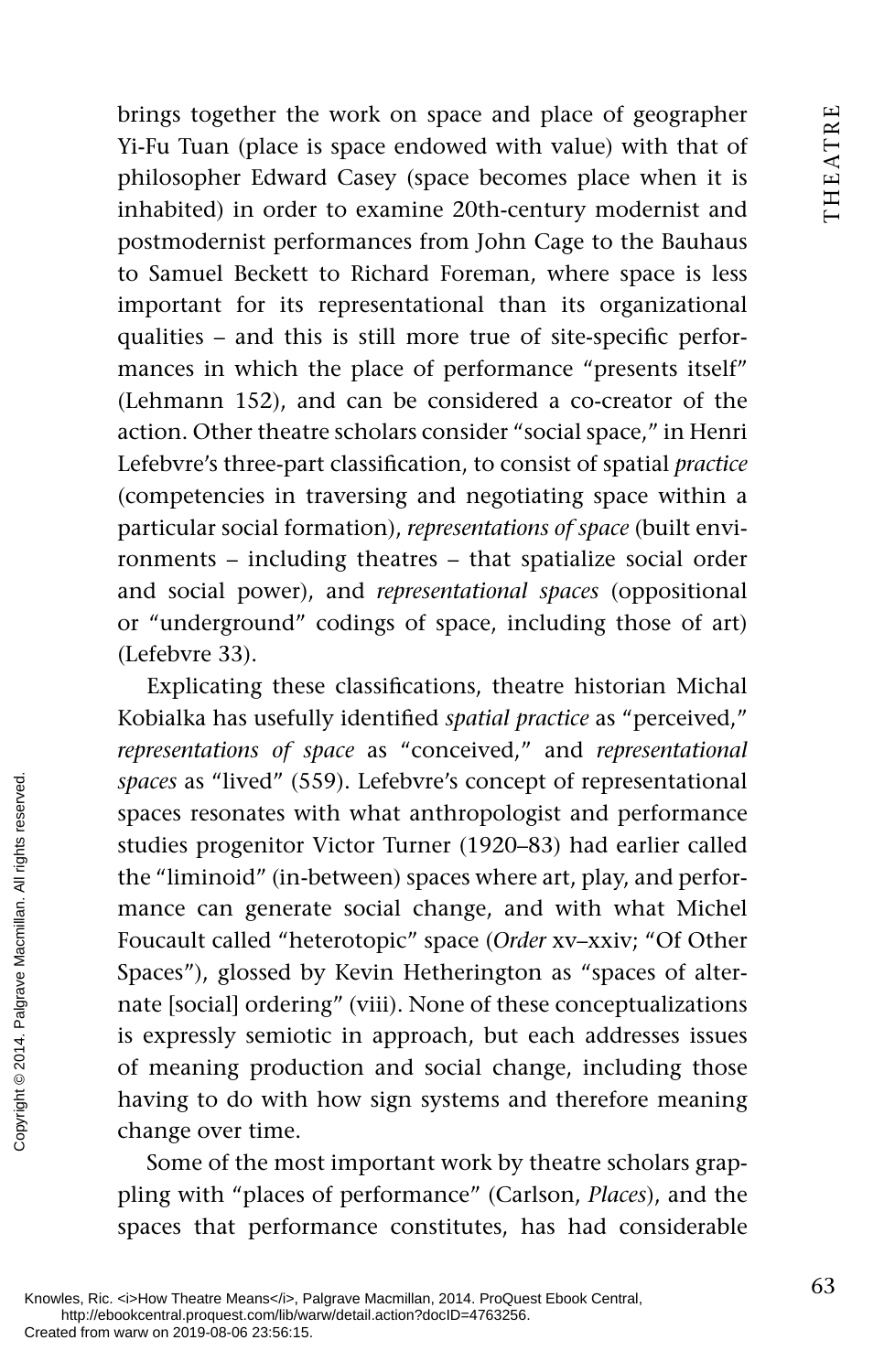significance for the understanding of the production of meaning since the 1990s. Marvin Carlson kick-started a minor industry when he published *Places of Performance: The Semiotics of Theatre Architecture* in 1989, primarily because he "read" (semiotically), not only the architecture of theatre buildings, as his subtitle suggests, but also the location of performance within cities and even, in his opening chapter, "the city [itself] as theatre" (14–37). This work has been followed by extensive studies of the ways in which cities perform, and are performed by, their occupants and visitors alike (see Garner, "Urban"; Hopkins, Orr, and Solga), or the ways in which "city stages" are shaped by material conditions best understood through the lenses of political economy, urban planning, and physical or quantitative as well as cultural geography (see McKinnie).

Carlson is perhaps at his most compelling in his discussion of the medieval city as contestable urban space for the staging of religious, civic, and royal power (14–21). And it is also the study of medieval theatre that has produced one of the most generative conceptualizations of stage space to date: Robert Weimann's distinction between the *locus* and *platea*, introduced in his 1978 book, *Shakespeare and the Popular Tradition in Theatre*, and developed further in *Author's Pen and Actor's Voice*, two decades later.

Weimann finds on medieval and early modern stages a productive tension between, on the one hand, *loci* – specific representational (or mimetic) spaces that participate in the play's *fabula* and are occupied by the play's characters; and, on the other hand, *platea* – non-representational, unlocalized public space that is occupied and shared by the actors and the audience, is contestable, and is very much part of the nonmimetic moment of performance. In the medieval and early modern theatre the *loci* were assigned to the powerful, but the *platea* was the subversive space of devils, clowns, fools, and ordinary folk, who ran among or enjoyed special relationships with audiences (particularly the so-called "groundlings," who enjoyed the audience spaces closest to them). The *platea* was From Freedom Weimann fin<br>
From Productive tensi<br>
From Productive tensi<br>
representational<br>
play's *fabula* and<br>
on the other han<br>
public space tha<br>
audience, is con<br>
mimetic momer<br>
modern theatre<br>
modern theatre<br> *platea*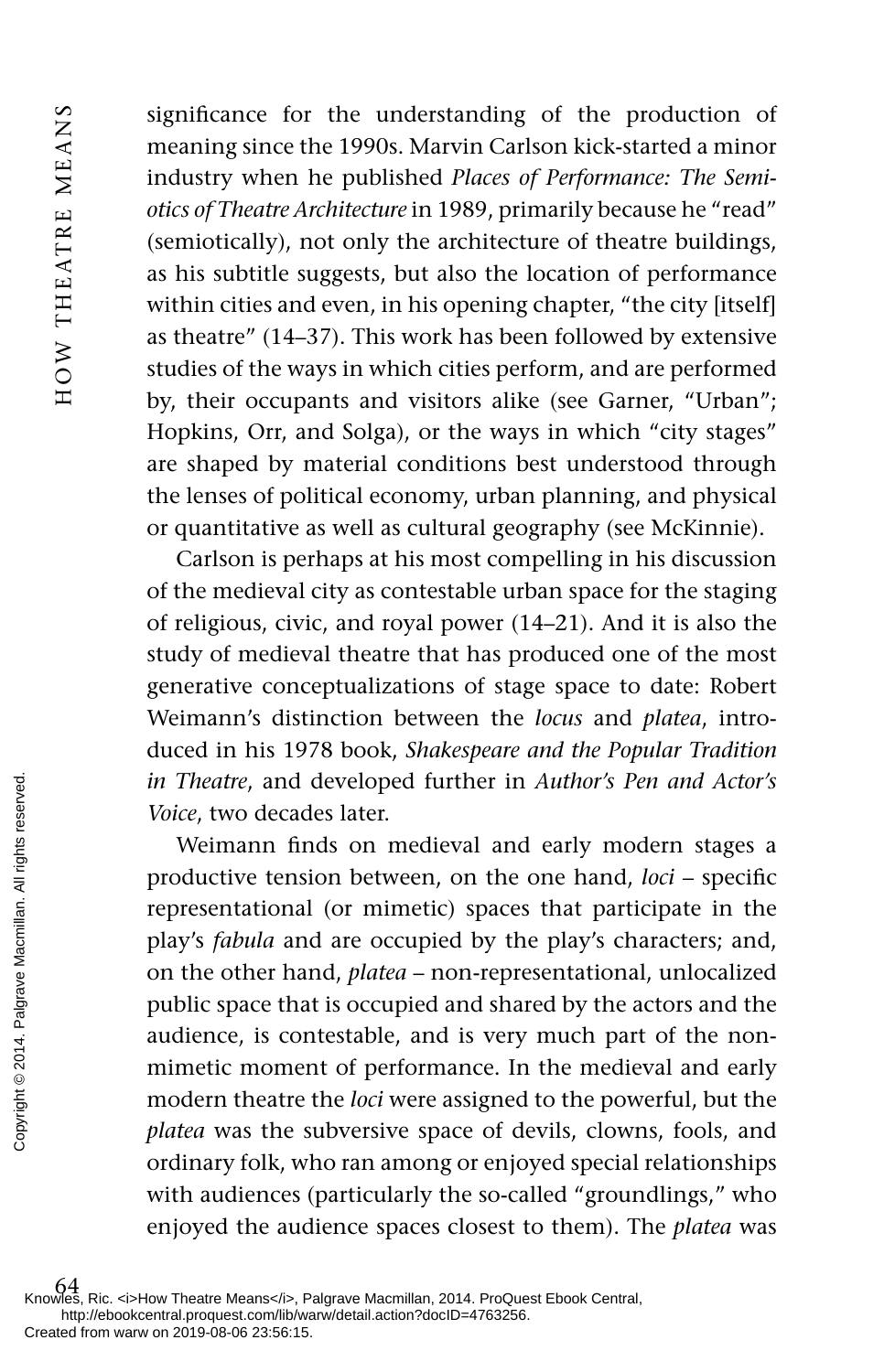often the forestage, where intimacies and alliances between the actors and the tradespersons, apprentices, and *hoi poloi* were shared.

Weimann's schema has implications throughout the history of theatre, and it kicks in whenever direct address, the breaking of the so-called fourth wall, or other metatheatrical devices are employed. Tom in Tennessee Williams's classic *The Glass Menagerie* moves from *platea* to *locus* as he shifts from narrating to representing his family and his younger self. The "Stage Manager" in Thornton Wilder's *Our Town* occupies a shifting *platea* as he metatheatrically introduces, characterizes, and reflects upon the play's various characters in their respective *loci* in the fictional town of Grover's Corners. But always in the theatre there is the tension between the "then" of the represented story and the "now" of its representation, between the story and the storytelling, between narrative and performance, and this tension is the interpretative space where meaning is negotiated.

Weimann's analysis of staging practices resonates intriguingly with Michel de Certeau's distinction in *The Practice of Everyday Life* between place - the fixed *loci* from which the powerful deploy *strategy*, and space – the shifting grounds ( *platea*) upon which the marginalized, colonized, or otherwise disempowered, exercise *tactics* (guerrilla-style) in response (xix–xx, 34–39). De Certeau introduces these distinctions in the same book in which his famous chapter "Walking in the City" appears, a key essay "poised between poetry and semiotics" (During 151) in which he discusses the ways in which ordinary folk negotiate their individual, agential, and tactical routes at ground level through a city planned in the abstract – strategically – as if from above. Performance studies scholarship has productively taken on the combined challenges of Weimann and de Certeau. D.J. Hopkins begins his 2000 book, *City/Stage/Globe* the same way de Certeau opens "Walking in the City," with the view from the twin towers of the former World Trade Centre in Manhattan, from which Proverful deploy si<br>
(*platea*) upon which<br>
disempowered, exc<br>
(xix-xx, 34-39). I<br>
in the same book is<br>
the City" appears,<br>
semiotics" (During<br>
which ordinary fol<br>
tactical routes at g<br>
abstract – strategica<br>
scholarship h

Knowles, Ric. <i>How Theatre Means</i>, Palgrave Macmillan, 2014. ProQuest Ebook Central, http://ebookcentral.proquest.com/lib/warw/detail.action?docID=4763256.<br>Created from warw on 2019-08-06 23:56:15.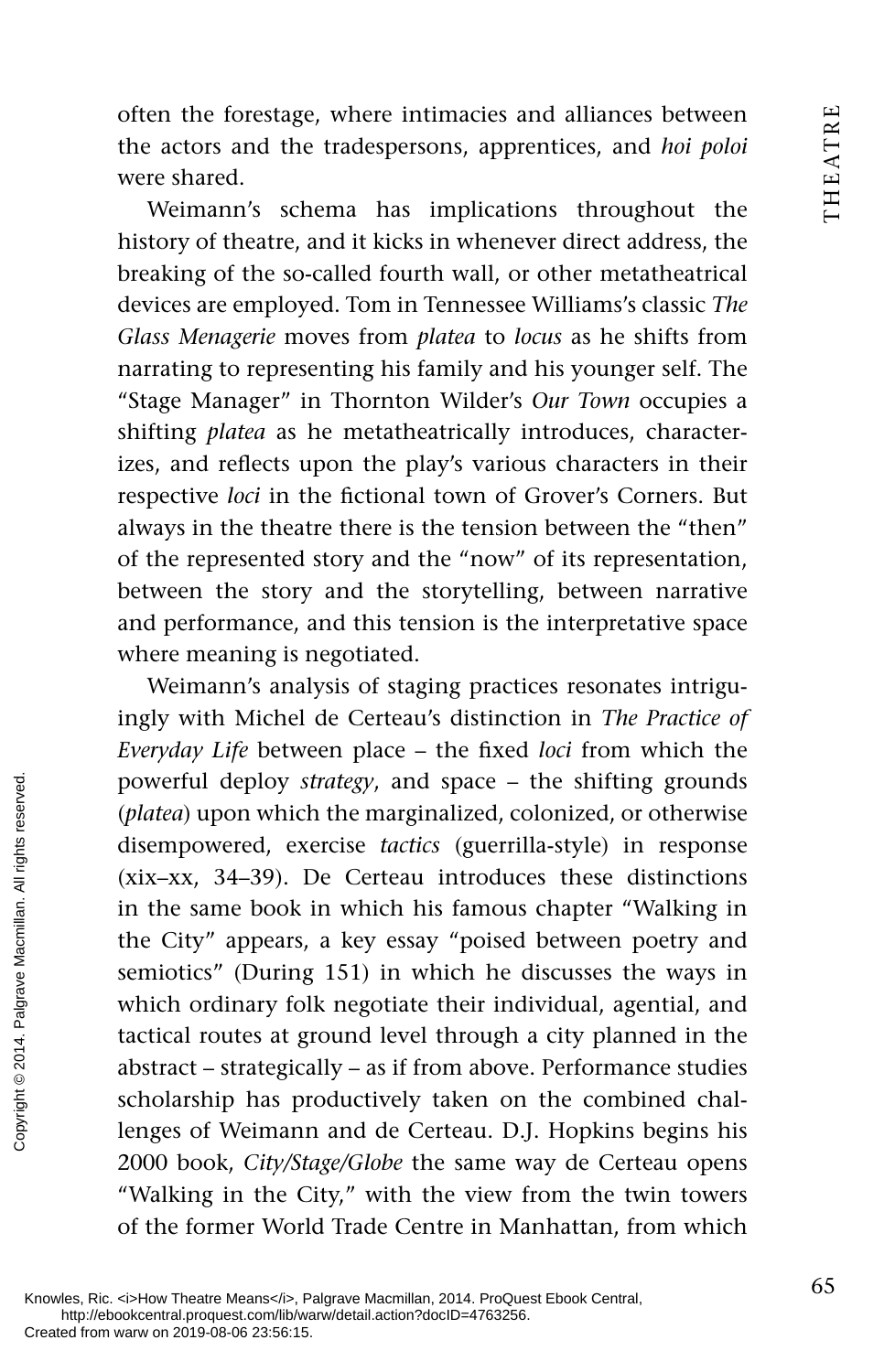the city planners' grids were clearly legible. He proceeds to demonstrate how such a reading of the city "from above" as representational (and therefore semiotic) space emerged in the early modern period, replacing the street-level, tactical experience of the medieval city as performed and contestable public space.

An interest in variously contestable public space drives the work of a number of scholars who have followed Carlson. David Wiles, in his 2003 book, *A Short History of Western Theatre Space*, takes a multifaceted approach to conceptualizing theatrical space that considers power relations inflected in seven types of performance space over time: "sacred space" (temples, cathedrals, altars, and other spaces set apart from the quotidian); "processional space" (through which performance, performers, and participants move); "public space" (squares, piazzas, marketplaces, and hubs); "sympotic space" (banquet halls, cafés, bars, and music halls where the performance is not the only thing consumed); "the cosmic circle" (theatrical spaces that at once reflect Platonist metaphysics and the ancient "circle of society"); "the cave" (or "cube," into which the individual spectator peers at shadows and reflections as through a fourth wall); and finally "the empty space" (that holy grail of modernist practitioners, the myth that any space can be one of sheer, ahistorical potentiality).

Postcolonialist theatre scholar Joanne Tompkins, in her 2006 book, *Unsettling Space*, treats the contestability of theatrical space quite differently, though she, too, deals with power relations, including those between settler/invader and Aboriginal populations whose enactments encode different understandings of space. Tompkins considers what Una Chaudhuri calls modern theatre's "geopathology": "the double-edged problem of place and place as a problem" (Chaudhuri, *Staging Place* 53), analysing spatiality (particularly spatial instability) as a productive tool of *un*settlement in postcolonial settler/ invader societies, in Tompkins' case Australia. "When space, place, and landscape are staged in stark geopathological From the settle from warw on 2019-08-06 23:56:15.<br>
Created from warw on 2019-08-06 23:56:15.<br>
Created from warw on 2019-08-06 23:56:15.<br>
Created from warw on 2019-08-06 23:56:15.<br>
Created from warw on 2019-08-06 23:56:15.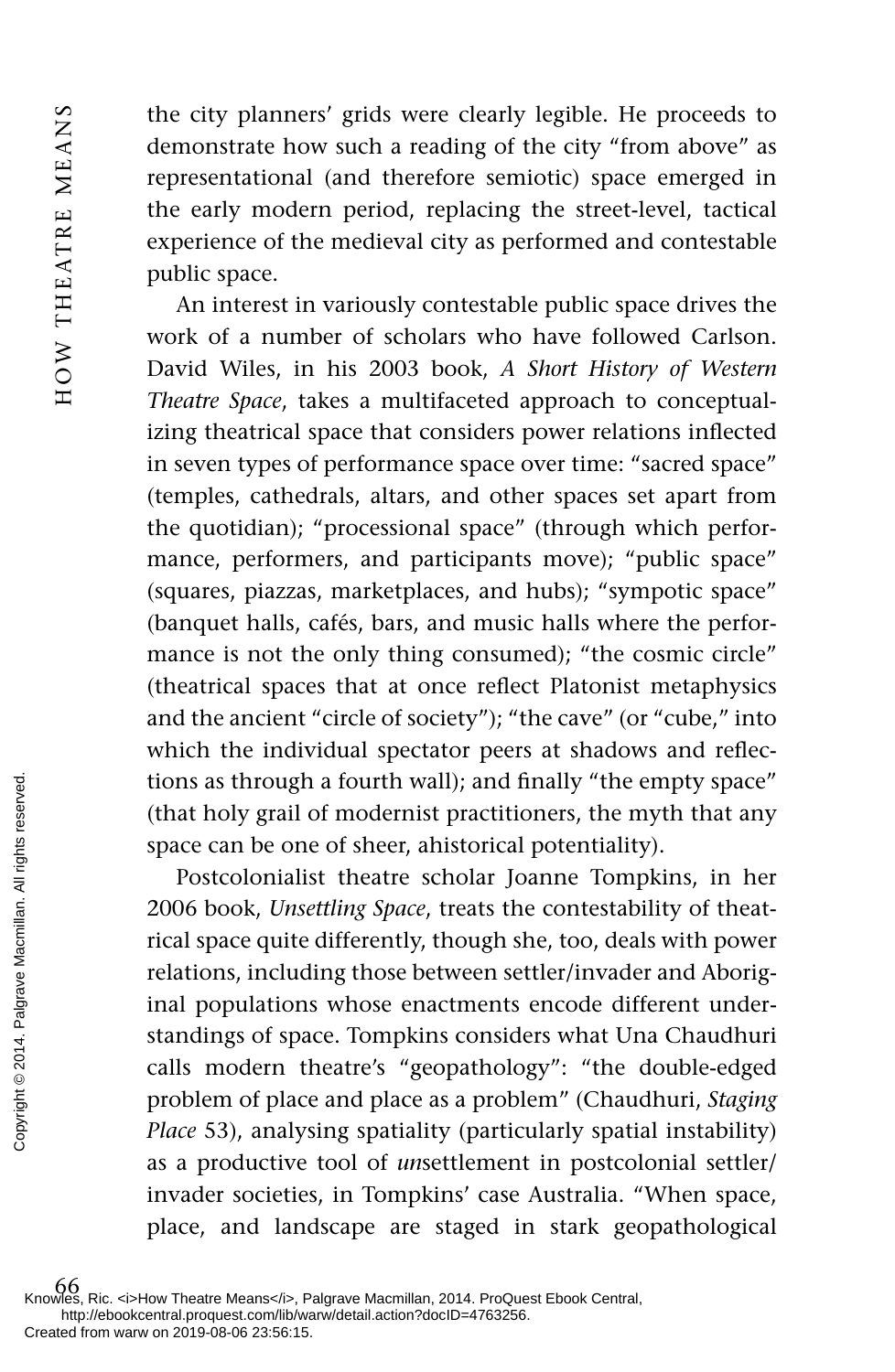terms, they look back to history, but they also contribute to the development of a different future" (163).

The book-length study that explicitly employs a semiotic approach and has significantly shaped subsequent scholarship on theatrical space, including my own (Knowles, *Reading* 66–91), is Gay McAuley's 1999 *Space in Performance: Making Meaning in the Theatre*. McAuley opens her book with an epigraph – "the theatre is space" – from Anne Ubersfeld, whose semiotic work influences her study profoundly, and she structures her book around a development from Ubersfeld's and fellow semiotician Patrice Pavis's taxonomies of spatial function in the theatre (Ubersfeld 94–125; Pavis, *Dictionary* 344–5). Indeed McAuley's introductory taxonomy – considering the "social reality," "the physical/fictional relationship," "location and fiction," "textual space," and "thematic space"  $(25)$  – is characteristic of the many taxonomies of 1980s and 90s theatre semiotics. What McAuley does with these in application, however, is a revelation.

In discussing physical space McAuley pays close analytical attention not only to the usual suspects – the theatre building, the stage (which she calls "presentational space"), and the audience-stage relationship – but also to "audience space," including such things as stairways and corridors, cloakrooms, bars and restaurants, and box office, as well as "practitioner space" backstage and, most notably, rehearsal halls, which may be off-site but which are where a production takes its shape and takes on much of its meaning. These rooms leave indelible traces and need to be considered carefully by practitioners, historians, and theorists alike. Subsequent chapters consider with equal nuance the placement and movement of bodies in performance; the relationship between space and the ways in which acts and scenes are structured, mapped, and scored by directors, dramaturges, and actors; the tracking, use, shifting meanings, and spatial semiotics of props, real and unreal, present or absent, used or misused in rehearsal and in performance; the spatial dimensions of language and Provided from warw on 2019-08-06 23:56:15.<br>
Expected from warw on 2019-08-06 23:56:15.<br>
Respectively, all rights reserved.<br>
Experimental and takes or indelible traces and titioners, historians<br>
consider with equal<br>
bodies

Knowles, Ric. <i>How Theatre Means</i>, Palgrave Macmillan, 2014. ProQuest Ebook Central, http://ebookcentral.proquest.com/lib/warw/detail.action?docID=4763256.<br>Created from warw on 2019-08-06 23:56:15.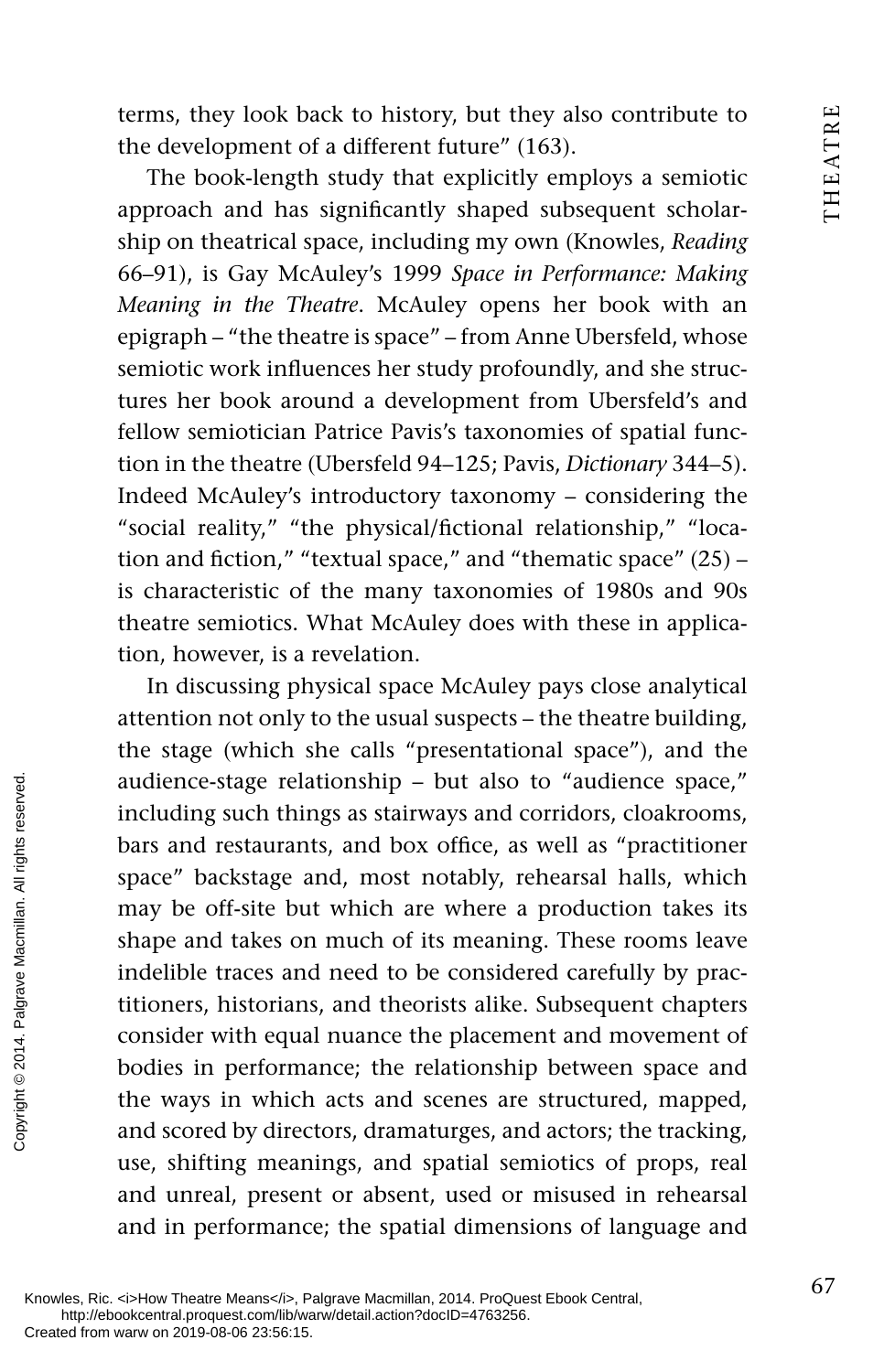text, including their physical "placement" in performance; and the spectatorial experience of space by people who "go" to the theatre, where they engage in complex ways with the processes of looking and exchanging looks across the varying distances between themselves as well as between themselves and the actors.

Discussing Ubersfeld, McAuley argues in her introduction for an understanding of "dramatic space" as something that involves "the dramatic geography of the action as a whole and is indeed a means of conceptualizing the whole action or narrative content of the play" (19). Spatial arrangement, taken together with that other organizing principle discussed above, temporal sequencing, as combined means of "conceptualizing the whole action," leads to another key concept in the semiotic analysis of theatre and performance: what has come to be known as the *mise-en-scène* .

#### *Mise en scène*

Patrice Pavis, who has perhaps contributed more than anyone else to a theorization of the concept, defines the *mise-en-scène* as "the bringing together or confrontation, in a given space and time, of different signifying systems, for an audience" ("From Text" 86). If plot is the purview of the playwright, deviser, and dramaturge, *mise-en-scène* is usually understood to be that of the director, in collaboration with the entire creative team and, ultimately, with audiences. The concept of the *mise-en-scène* emerged only after the emergence of the director (in French, " *metteur-enscène*") as an independent artist or *auteur* in the late 19th century in Europe. But as Pavis says, "though the director has not always existed, there has always been a *mise-enscène"* (*Languages* 137). And although Pavis rightly points out that the concept of the *mise-en-scène* emerged from and is "localized in" the west (*Analyzing* 303), the term is capacious enough to be applicable to organizing principles *The case of the playwright and is the complement*  $\frac{1}{2}$  and  $\frac{1}{2}$  and  $\frac{1}{2}$  and  $\frac{1}{2}$  and  $\frac{1}{2}$  and  $\frac{1}{2}$  and  $\frac{1}{2}$  and  $\frac{1}{2}$  and  $\frac{1}{2}$  and  $\frac{1}{2}$  and  $\frac{1}{2}$  and  $\frac{1}{2}$  and  $\$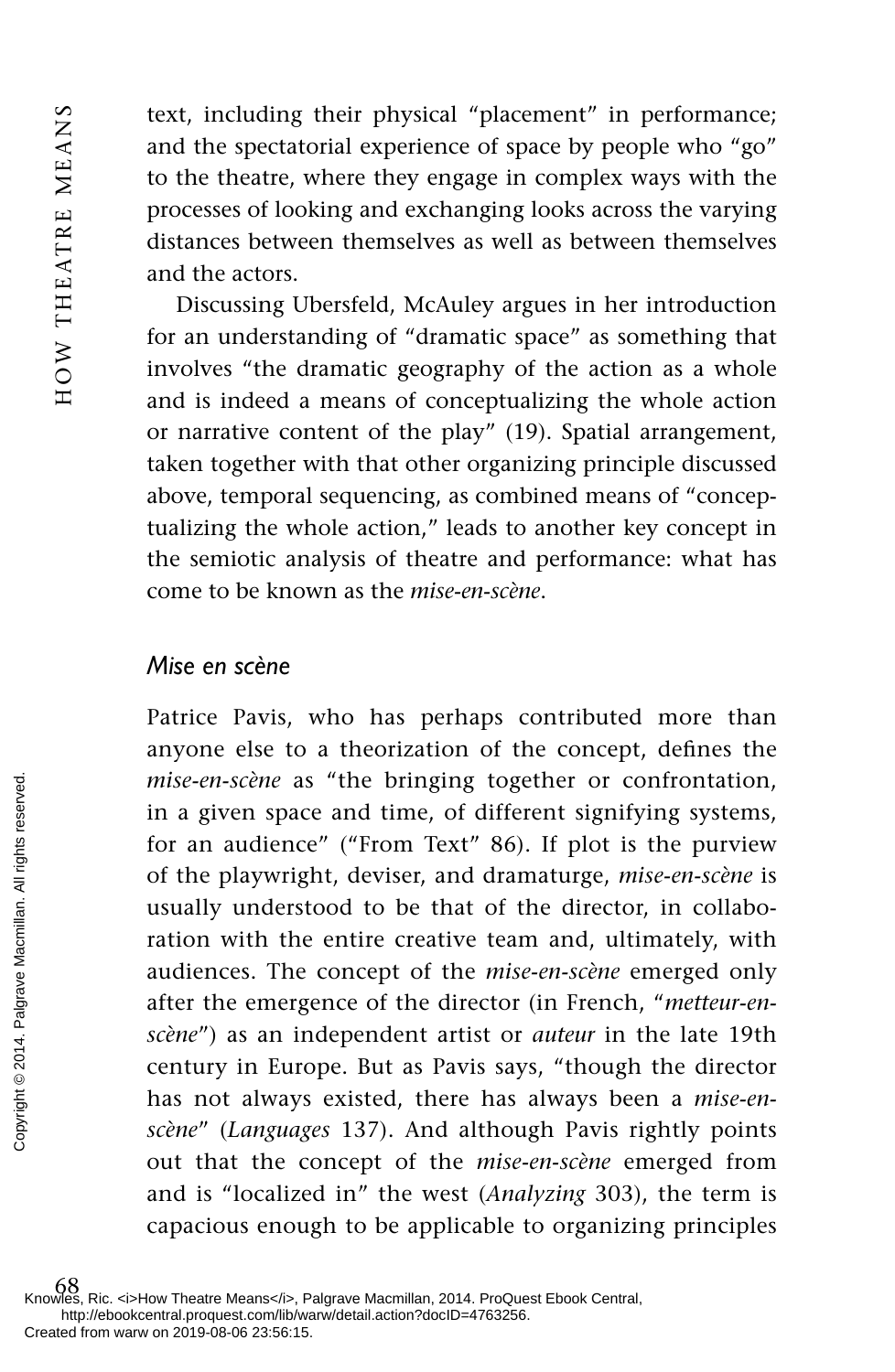behind a broad range of theatre and performance practices emerging from most cultures and intercultures.

*Mise-en-scène* does not refer to the staging "of" a dramatic text or scenario, the "realizing" of a such a text's potential, or (in semiotic terms) the translation of textual signs into the signs of performance. Nor is the *mise-en-scène* something that is always explicitly articulated; it is best understood as a process rather than a blueprint for a final product. It is "a signifying *activity* founded in meaning-making by interrelating heterogeneous elements," sign systems that employ different codes (*Languages* 137, emphasis added). Pavis uses the examples of dramatic text, which is based in a linguistic system that is fundamentally symbolic (in Peirce's sense) and therefore arbitrary, as opposed to performance, which is primarily iconic, based on a resemblance between a sign and its referent. "Speaking semiologically," he says, "linguistic arbitrariness and stage iconicity cannot be reconciled or mutually cancelled out" ( *Languages* 143.) They can, however, be brought together dialectically, either in a kind of synthesis or in productive tension, and this is the function of the *miseen-scène* and in practice the role of the director. This assemblage, moreover, extends beyond the broad categories of text and performance to the languages of movement and gesture, vocal expression, set, light, and costume design, sound and music, some of which are spatial, some temporal, some spatiotemporal, but all of which employ distinctive coding systems brought together polyphonically on the stage. There is, of course, always a different weighing of these modes of communication, each *mise-en-scène* foregrounding, highlighting, blending, contrasting, and harmonizing elements differently, and it is these differences on which semiotic analyses of performance need to focus for scholars and practitioners alike. Best and performance to vocal expression, s<br>
music, some of which<br>
temporal, but all of<br>
brought together<br>
genuse, always a difference<br>
difference Macmillan. All rights and it is these difference<br>
and it is these differen

One of the great advantages of the concept of the *miseen-scène* is its abandoning of the hopeless search for a basic unit of stage communication, the elusive integrated sign, in favour of something Pavis elsewhere calls an "integrated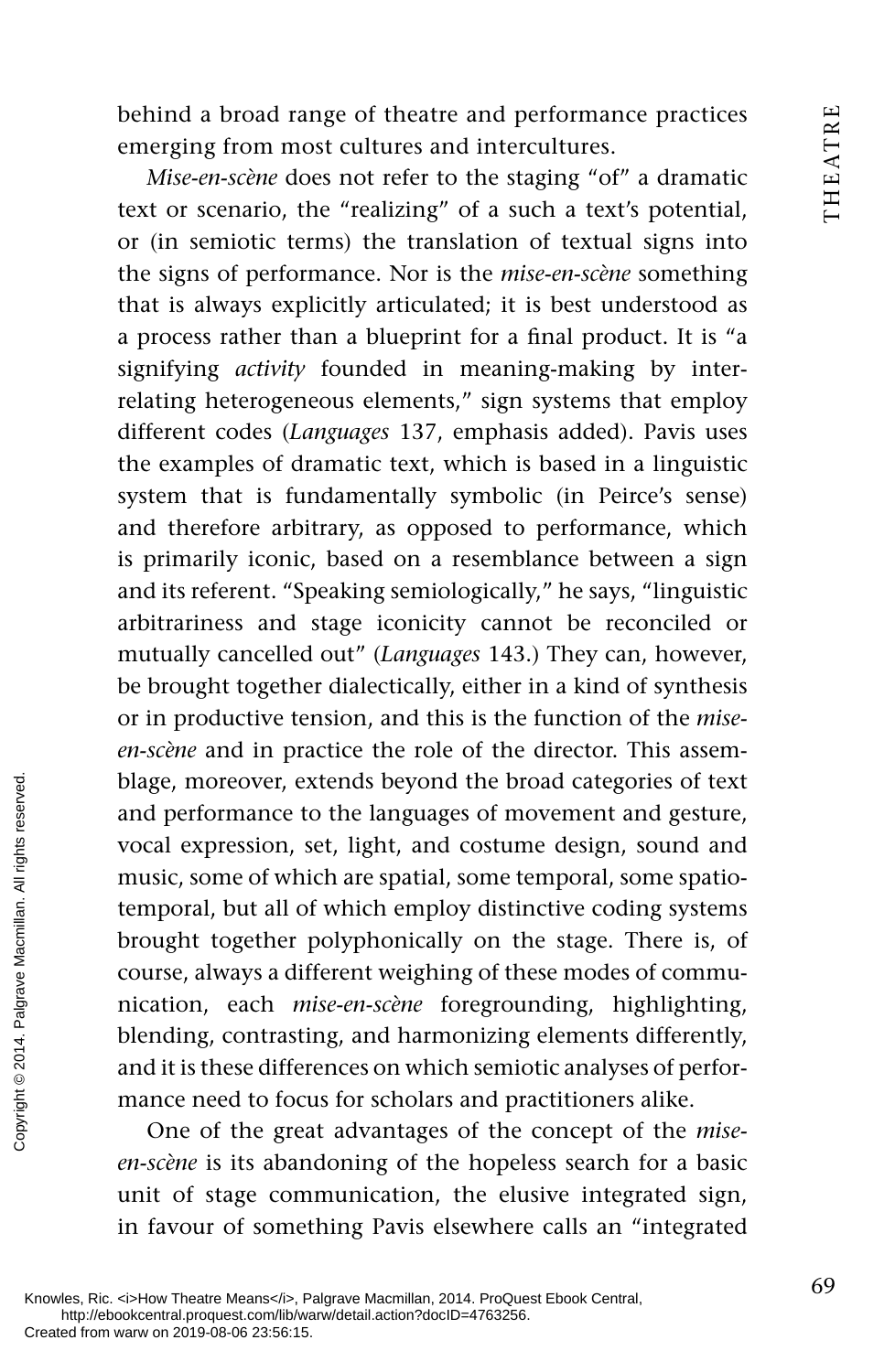semiology" ( *Analyzing* 323). A focus on the *mise-en-scène* also has the potential to reverse the trend I have described in theatre semiotics in the 1970s and 80s towards increasing segmentation. Rather than dismantling, fragmenting, or segmenting a performance, Pavis argues, "the spectator needs to perceive and thus describe the totality, or at least an ensemble, of systems that are themselves already structured and organized, that is, what is understood nowadays by the term *mise-en-scène"* (Analyzing 8).

### *Performance text*

If *mise-en-scène* is a structural system that functions as the glue that holds the various sign-systems at work in a performance together, the performance text – another key, if more contentious concept – is what is read by audiences and analysts. The performance text is quite distinct from the dramatic text (the literary artefact that often gets confused with "the play"), or from the script (which is one of the many contributors to, or traces of, the performance), in that it concerns itself with all aspects of performance even when there are no words involved, but "textualizes" them in order that they can be "read." Pavis argues that "the performance text is the mise-enscène considered not as an empirical object, but as an abstract system, an organized ensemble of signs" ( *Analyzing* 8–9). He usefully refers to "the *writing* of the performance text *by* the *mise en scène* " ( *Languages* 158, emphasis added).

If Pavis has been the key figure in the theorization of the *mise-en-scène,* Marco de Marinis, in 1982 (translated into English in 1993), has most explicitly and controversially theorized the performance text. In a project that begins by "abandon[ing] the search for the definition of a language of theater" ( *Semiotics* 2), de Marinis turns away from the *miseen-scène* toward the construction of the performance text, understood as a more capacious entity. For de Marinis, the performance text is distinct not only from the dramatic From an all reserved.<br>
From Warm of the Created from warw on 2019-08-06 23:56:15.<br>
From Warm of Created from warw on 2019-08-06 23:56:15.<br>
From Palgrave Macmillan. All rights reserved.<br>
From Warm of the Creative Macmillan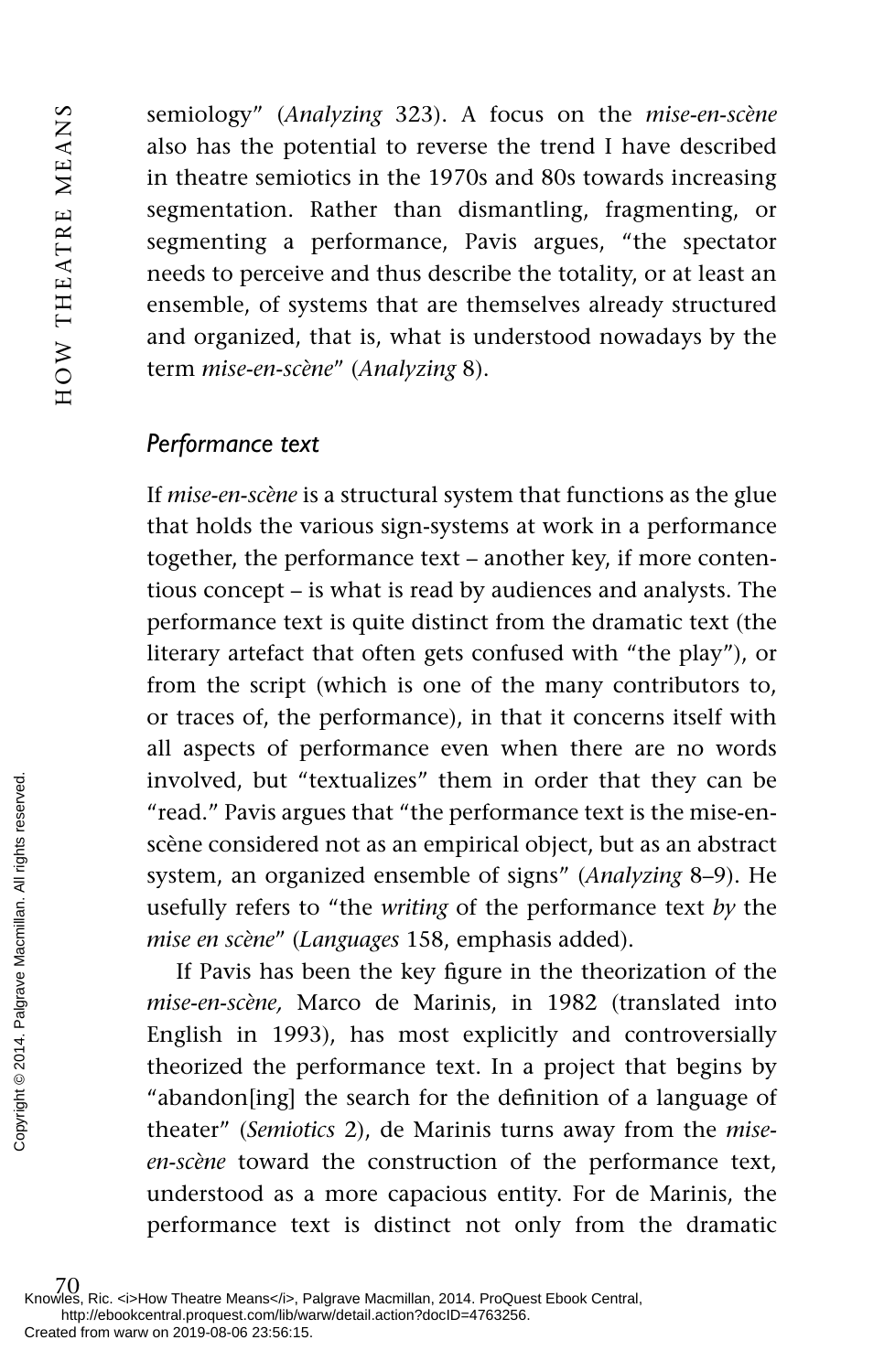text, but also from the theatrical performance. The latter, he argues, "involves theater as a material object, the phenomenal field that is immediately available to perception" (48). The theatrical performance, that is, is the event that the audience encounters and to which it immediately (phenomenologically) responds. "Performance text," according to de Marinis, "refers instead to a *theoretical object* [ ... ], the theoretical model of an aspect [the textual aspect] of the observable performance phenomenon" (48, emphasis in original). The performance text, for de Marinis, is "an explanatory principle" constructed through the process of analysis rather than merely the preexisting object of such analysis, and it *constitutes* all of the various elements of performance *as textual* (though De Marinis is careful to indicate that "reading" a performance as text "does not exhaust all aspects of theater" (1)). Like the *miseen-scène,* the performance text is "characterized by a double heterogeneity, in its expressive media as well as its codes" (61) by "'ephemeral' presence, lack of persistence, [ ... ] multiplicity of codes, multidimensionality" and its organization into a coherent entity that de Marinis calls "the textual structure of performance" (83) (which might be understood as the equivalent, on the reception side, of the *mise-en-scène*).

De Marinis's formulation has been criticized by Michael Sidnell for dematerializing the performance text as merely a mental construction and thereby contributing to the mounting frustration with semiotics in the 1990s and beyond, particularly among practitioners (Sidnell 16). But the move has its advantages in acknowledging pragmatically that, because of the ephemerality of performance and the multiplicity of positions and conditions of its reception, analysis can rarely consider the theatrical performance "itself." Indeed, most writing about theatre deals with reconstructions of various kinds, at worst analysing the writer's own notes and memories, at best the material remains of productions housed in archives or recorded on film and video. As a "theoretical object," however, the performance text systematizes the processes of From the reception of the reception of the reduced from warw on 2019-08-06 23:56:15.<br>
Knowles, Ric. <i>How Theated from warw on 2019-08-06 23:56:15.<br>
Created from warw on 2019-08-06 23:56:15.<br>
Created from warw on 2019-08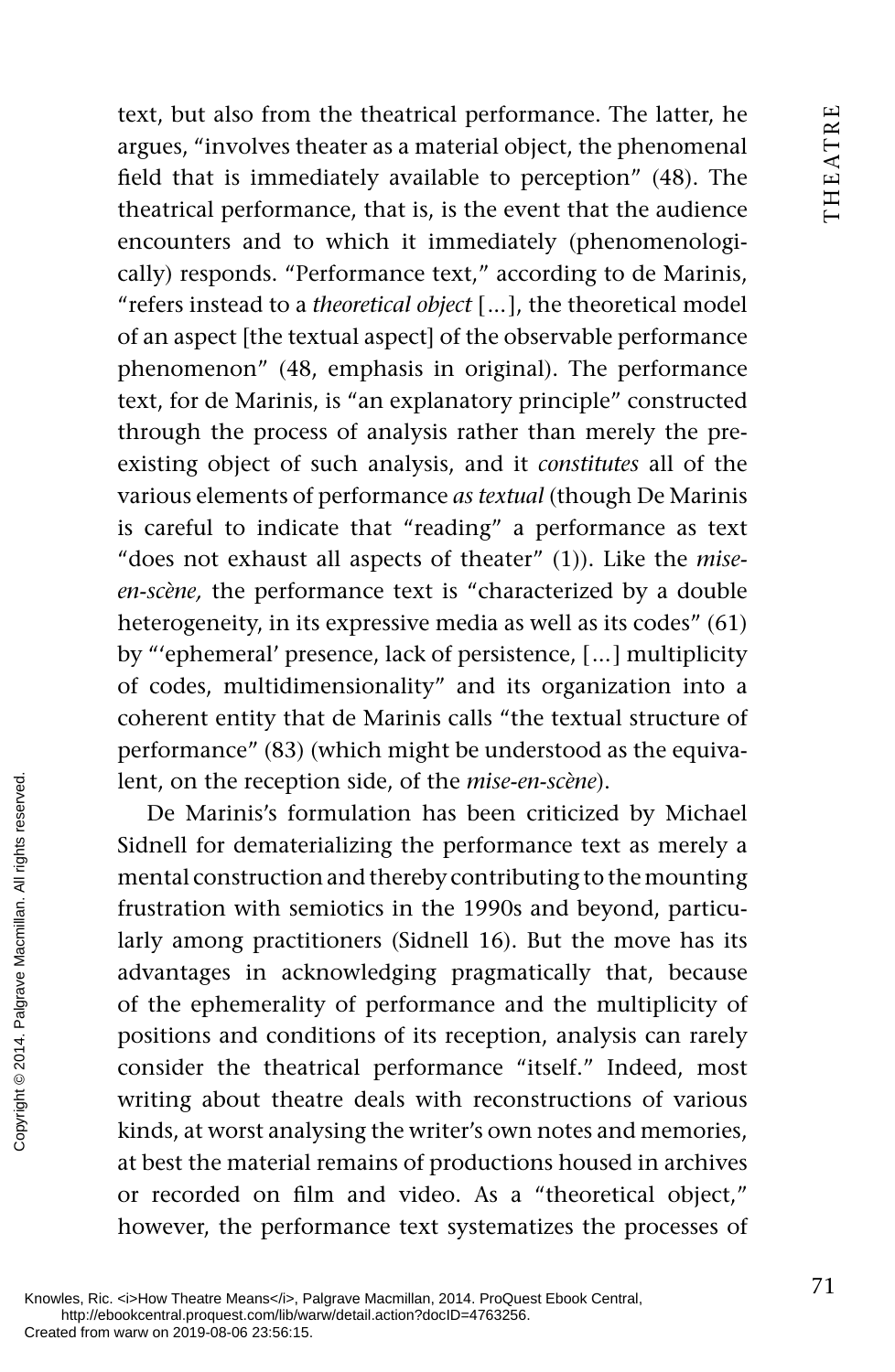reconstruction and analysis while also taking full account of the role of the spectator in the production of meaning.

### *Audiences and spectatorship*

The final chapter of de Marinis's *The Semiotics of Performance* is devoted to "The Spectator's Task" (158–88) in decoding the performance text. Reception, as decoding, has always been at least implicit in the semiotic analysis of drama and theatre, but the turn from considering the spectator as simply "the target of theatrical manipulation," in de Marinis's words, to considering her as "the coproducer of the performance, the active creator of its meanings" (158) – apart from the key contributions of Brecht as both practitioner and theorist – emerges only in the 1980s and 90s.

As a Marxist, Brecht was primarily interested in the role of theatre in the activation of audiences for the purposes of producing social change. Brecht critiqued the soporific role that he felt had been assigned to audiences in the dramatic or illusionistic theatre since Aristotle. His "epic theatre," in both theory and practice, was dedicated to developing an interactive relationship between the audience and the stage, positioning characters, actors, and audiences within history, eschewing universalist discourses and presenting the possibility of change. Through devices such as the defamiliarization effect ( *verfremdungseffekt*, Brecht 192), the "not-but" (25, discussed in Chapter 1), historicization (190), and the gestus (86, 198, a moment at which the social attitudes encoded in the *mise-en-scène* crystalize and become visible), epic theatre aims to activate spectators' awareness and assessment of social and discursive ideologies that inform the production. Brecht's plays are full of "gestic" moments, the most frequently cited being Mother Courage's silent scream at her own complicit role in the loss of her son in *Mother Courage and Her Children*, figuring at once her anguish and her need for survival while projecting the social cause of both: war makes people Exercise the miscless condition of the miscless respective the miscless of the miscless of the miscless reserved.<br>
The miscless reserved and discursive icles of the miscless reserved.<br>
The miscles reserved and discursive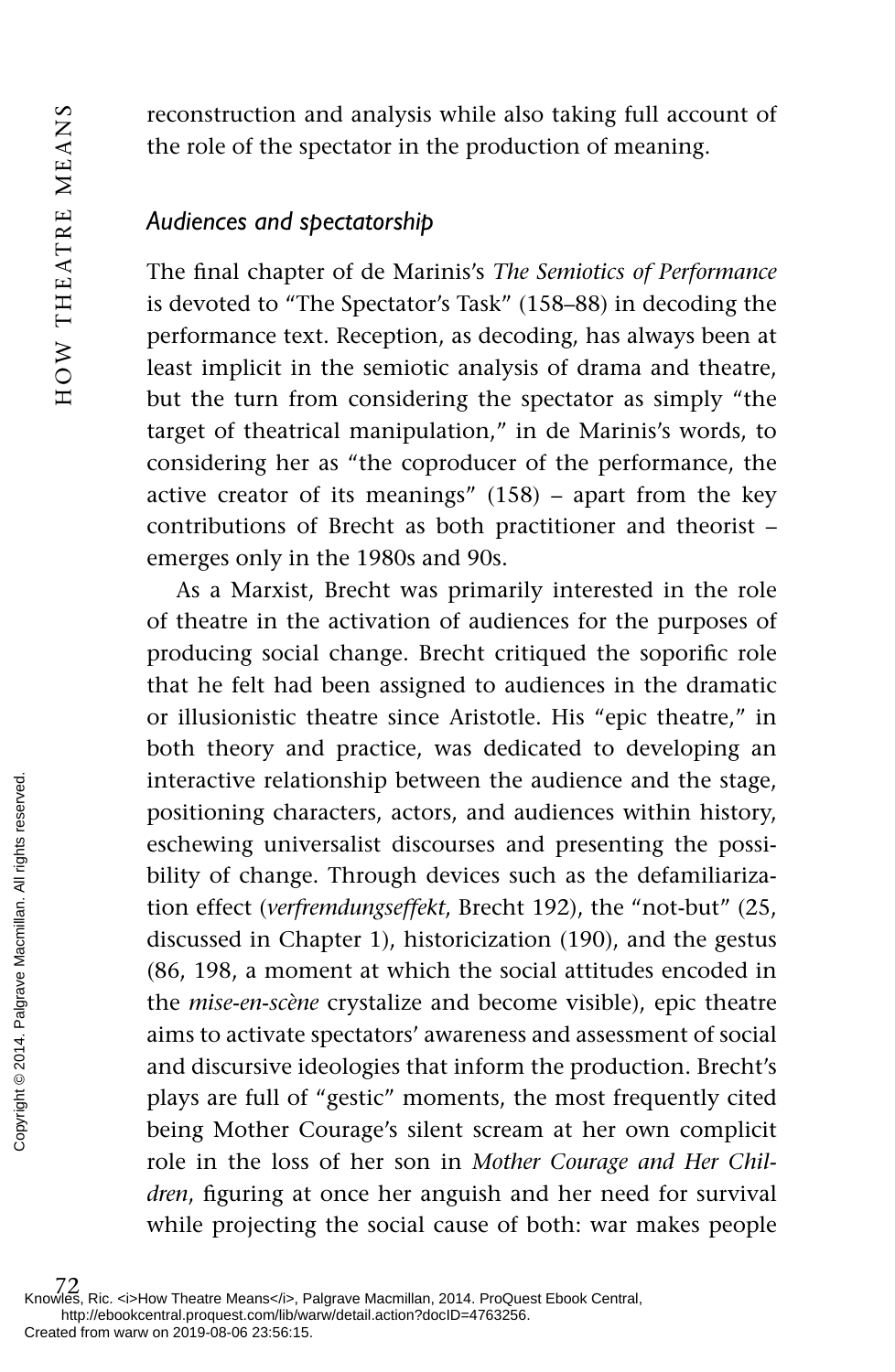act in contemptible ways. But there are gestic moments throughout the history of theatre, ranging from the moment in Shakespeare's *Richard II* when the crown "freezes" briefly between Richard and Bolingbroke before it passes to the usurper; to the arrival of the corpse of the central character's son, Olunde, in Nigerian playwright Wole Soyinka's *Death and the King's Horseman*, at which point the relationship between the spiritual and quotidian, traditional and contemporary worlds of the play tragically crystalize; to nodal points in the most naturalistic of plays. Even in the paradigmatic realist drama, Strindberg's *Miss Julie*, the servant Jean's cleaning of the Count's boots – especially when he cleans them using his own spit, as in Mike Figgis's 1999 film version of the play – functions as a gestic moment *par excellence*, crystalizing class relations and their impact on and implications for individuals. Each of these and other such moments demands a response, an interpretation that is actively engaged, not simply with character, but with the social significance of the action. As Susan Bennett argues, Brecht called for the production and reception of theatre as "a co-operative venture," producing Louis Althusser's "new spectator, an actor who starts where the performance ends" (Bennett 30; Althusser, *For Marx* 151).

Writing in 1982 and virtually reintroducing the study of reception in the theatre, De Marinis brings together approaches to reception from literary theory, and proposes the idea of a "Model Spectator" ( *Semiotics* 166; see also De Marinis, "Dramaturgy"), based on Umberto Eco's "model reader" ("The Role" 7), one who is inscribed in, implied by, and indeed instituted in the performance text, whose encyclopaedic knowledge creates the conditions for "complete communication [to] be fulfilled" (167, emphasis in original). Acknowledging the difference between a hypothetical Model Spectator and a "real" one, de Marinis proceeds to examine various kinds and degrees of "theatrical competence" (171) that shape reception as well as production. De Marinis defines theatrical competence as "the *sum total of knowledge, rules, and skills that account for the ability*  From the performance ernot the the toreception in the the toreception from 1<br>
"Model Spectator" turgy"), based on 1<br>
7), one who is inscripted<br>
as a served on 2<br>
The performance te:<br>
the conditions for<br>
(167, emphasis in

Knowles, Ric. <i>How Theatre Means</i>, Palgrave Macmillan, 2014. ProQuest Ebook Central, http://ebookcentral.proquest.com/lib/warw/detail.action?docID=4763256.<br>Created from warw on 2019-08-06 23:56:15.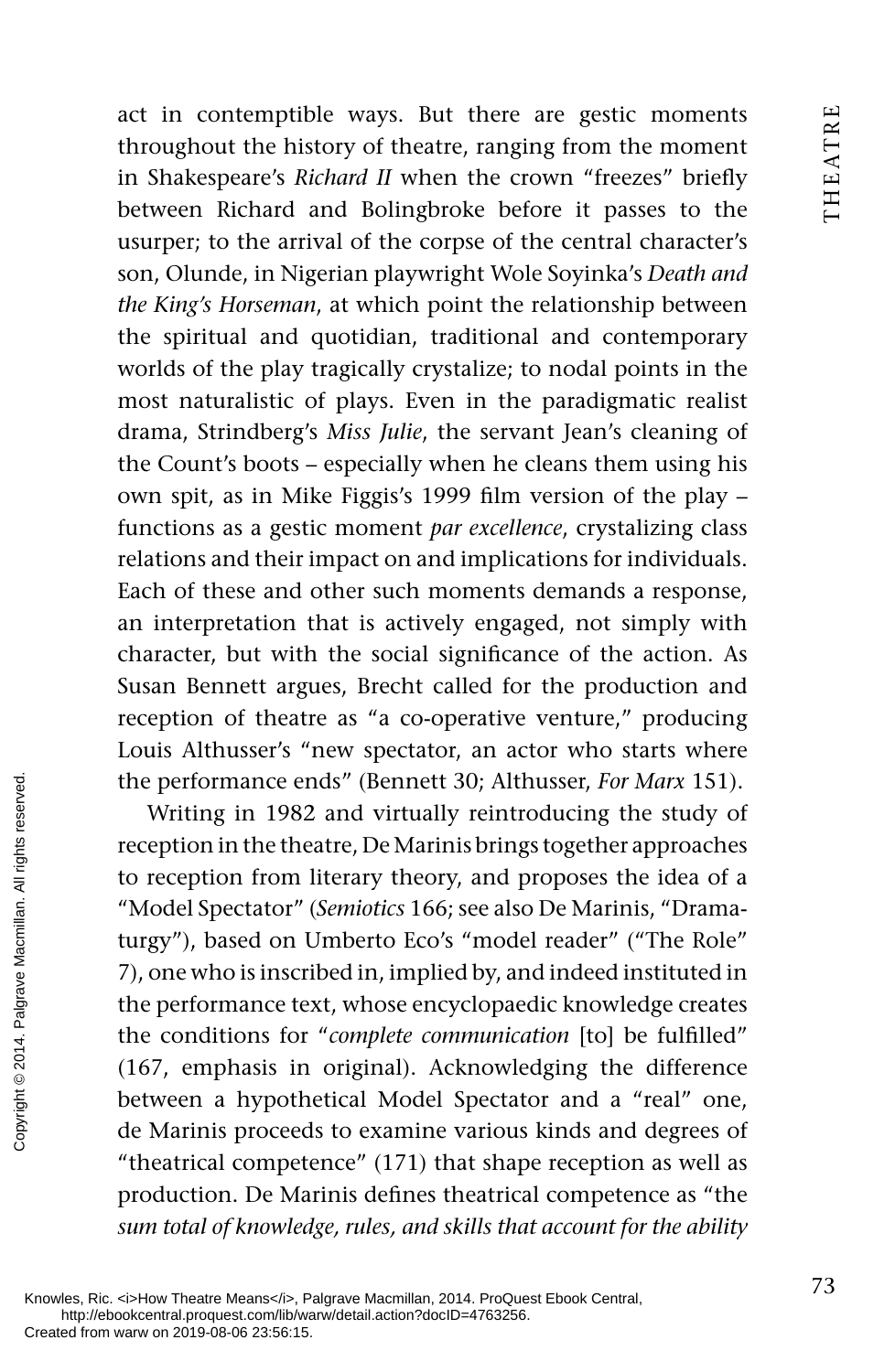HOW THEATRE MEANS HOW THEATRE MEANS

*to produce performance texts as well as the ability to understand them*" (171, emphasis in original). Fundamental examples of such competencies include understanding, in a proscenium arrangement, the convention that within the fictional world of a naturalist performance there is an invisible "fourth wall" between the stage and the audience, or in theatres of various styles and periods understanding that asides cannot be overheard by other characters on the stage or that soliloquies provide windows into the unspoken thoughts of the characters who deliver them.

The relevance of a spectator's competence extends beyond the basic and crucial familiarity with and capacity to "read" the theatrical codes and conventions that constitute performance *as* performance in any given culture or period. Such competencies also involve what Keir Elam (drawing on Julia Kristeva, see Chapter 1) calls the "intertextual" (Elam, *Semiotics* 83): the capacity to recognize and understand the traces of other voices, discourses, texts, cultural texts, and performances necessarily embedded in the text, scenery, acting, directorial style, and so on, as well as the capacity to respond to broader extra-textual cultural references. Theatrical examples include the knowledge of the generic and stylistic conventions of tragedy, comedy, kabuki, or Kathakali. Still more complex examples of more specialized knowledge include the capacity to recognize intertextual references and citations of previous work (recognizing, for example, the cast and action of Shakespeare's *Hamlet* in Tom Stoppard's *Rosencrantz and Guildenstern Are Dead*) or even knowledge of the *corpus* of work by specific writers and directors without which a given production might be simply baffling or annoying (understanding the role, for example, of the strings that inexplicably crisscross the stage and auditorium in the work of experimental American director Richard Foreman). The more created from warw on 2019-08-06 23:56:15.<br>
Created from warw on 2019-08-06 23:56:15.<br>
Created from warw on 2019-08-06 23:56:15.<br>
Created from warw on 2019-08-06 23:56:15.<br>
Created from warw on 2019-08-06 23:56:15

The more experience the spectator has, and the more deeply she is embedded in or closely aligned with the production's theatrical and cultural codes, the closer she approaches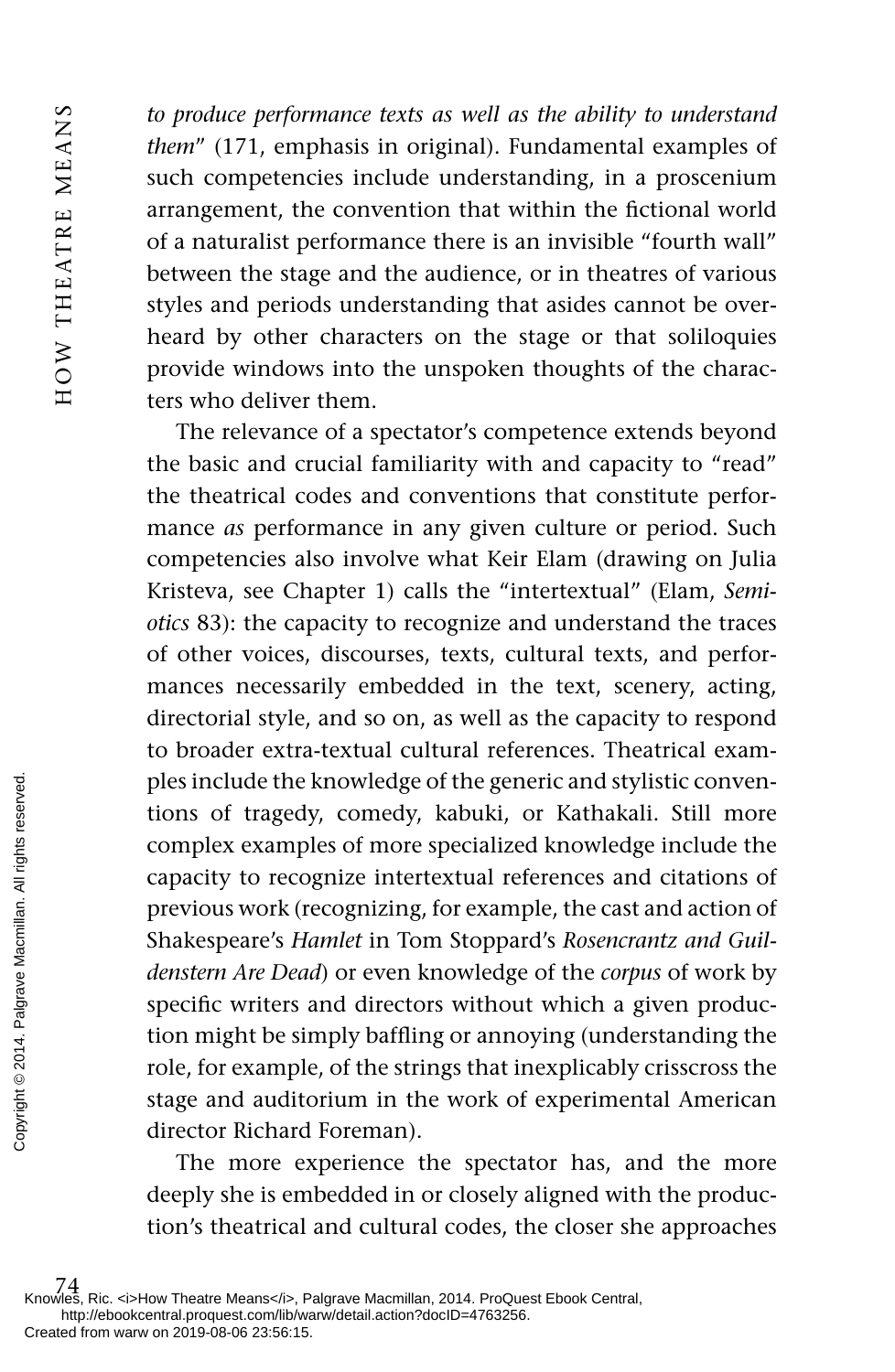de Marinis's conception of model spectatorship, but also the more likely she is to be bored – a negotiation of which practitioners need to be particularly and constantly aware. As Elam notes, part of the pleasure of spectatorship, when it does not simply involve the passive consumption of familiar theatrical comfort food, is in learning the codes, including assisting in the establishment, however provisionally, of new ones (*Semiotics* 85). And as Elaine Aston and George Savona point out, "the history of any period of theatre involves the history of the education of the spectator in particular habits of spectatorship" (160). This interplay between the familiar and the new or different has driven the constant search for theatrical innovation throughout theatre history, and has also been at the root of healthy and unhealthy intercultural experiments. On the other hand, rarely has new work from outside dominant cultural traditions failed to be met with incredulity on the part of some spectators or reviewers who felt themselves to be disenfranchised: "that was all well and good, but how am I supposed to *understand* it?"

Three of the most generative concepts in reception studies, borrowed from the reader response theories of Wolfgang Iser, Stanley Fish, and Hans Robert Jauss, respectively, have been that of textual "blanks," or "gaps," that of the "interpretative community," and especially that of the spectator's "horizon of expectations." Each of these has been applied to the theatre by Marvin Carlson and Susan Bennett, most extensively by the latter in her now standard study, *Theatre Audiences: A Theory of Production and Reception*. Iser posits the idea that a text controls successful reading, but does so through the use of gaps, or blanks, which draw the reader in and allow her to contribute imaginatively to the completion of the work (Iser, *The Act* 168–9). Anne Ubersfeld uses the same word – "gaps" – to describe openings in the dramatic text that are filled in performance (29), but it might be more useful to consider gaps left within performances themselves. Bennett points to intermissions as examples, but perhaps the use of offstage spaces Stanley Fish, and I<br>that of textual "bla<br>expectations." Each<br>community," and e<br>expectations." Each<br>the latter in her r<br>Theory of Production<br>text controls succe<br>of gaps, or blanks,<br>contribute imagina<br> $The Act 168-9$ ). Ann<br>to de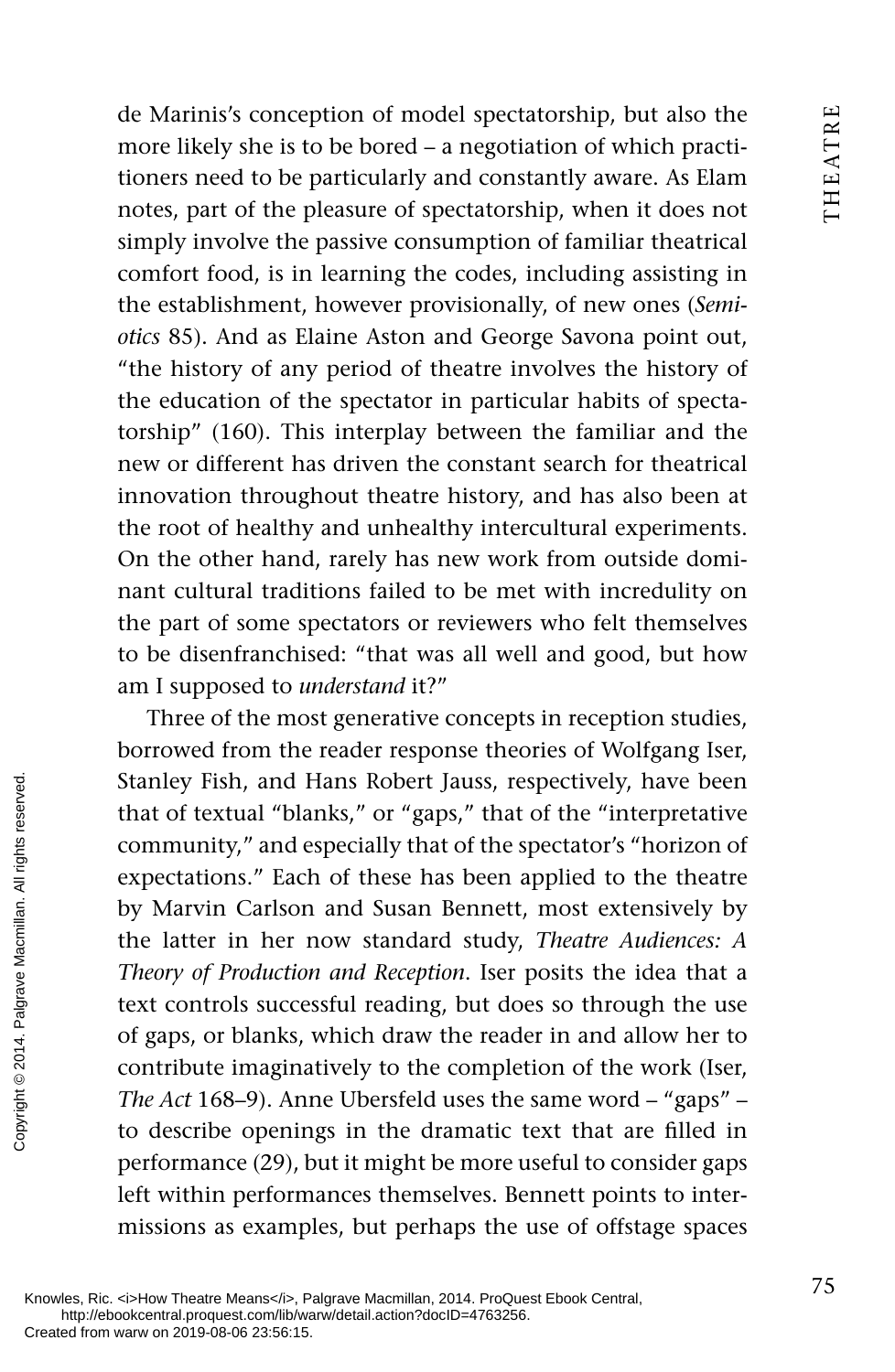or even sounds is more generative. Whenever an actor exits through an onstage doorway to enter an offstage world that is left to the audience's imaginations, spectators are asked to fill in gaps, to imagine for themselves what the offstage kitchen, bedroom, backyard, or town might look and feel like. Action, too, frequently takes place offstage and is the more powerful for being left to the audience's imagination. Powerful examples of this are the sound of the door slamming that concludes *A Doll House*, the gunshot heard " *from within*" at the end of *Hedda Gabler* (Ibsen 777), or the climactic actions of Greek tragedies as reported by messengers.

Iser labelled his gap-filling reader *The Implied Reader*, which clarifies the degree to which he felt the text controls the reader's performance. The concept is not unrelated to Eco's Model Reader, or to Stanley Fish's concept of the "interpretative community," which, however, looks less to textual mechanisms that contain and constrain readerly meaning production than to socially defined communities, "made up of those who share interpretative strategies not for reading (in the conventional sense) but for writing texts, for constituting their properties and assigning their intentions" (Fish 171). For Fish, reading strategies *precede* texts, indeed *constitute* (or "write") them, and are primarily socially conditioned. As Bennett suggests, however (43), Fish is remarkably unconcerned with most of the identity characteristics that one might associate with communities: class, politics, gender, sexuality, ethnicity, race, or ability. Indeed, Fish's categories of linguistic and literary competence and semantic knowledge risk (re)inscribing hierarchies of interpretation within the academy or among other specialized readers, in spite of his apparently liberatory agenda. From Experimental contractions associate with contractions associate with contractions associate with contractions associate with contractions associate with contractions of the difference management of the difference man

What might it mean to consider theatre audiences as "interpretative communities"? Theatre audiences, after all, might be understood more readily to share theatrical and cultural competence than the readers of books, given that they gather to view a performance, for possibly similar reasons, at the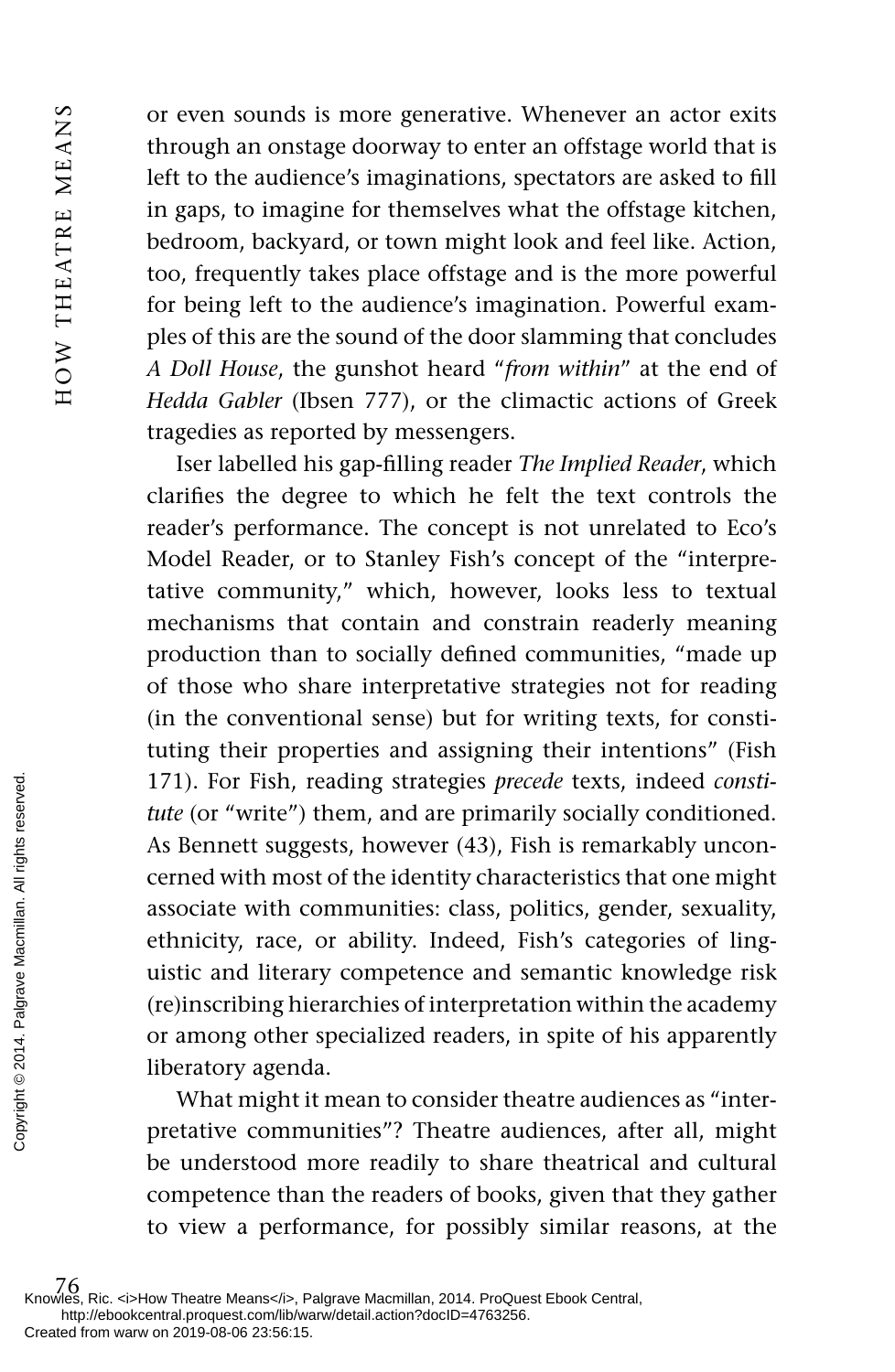same place and time, preconditioned, perhaps, by similar local knowledges. Audiences for the premiere of Métis playwright Marie Clements's *The Unnatural and Accidental Women* , for example, assembled at Vancouver's Firehall Theatre, just blocks from where the femicides that are the play's subject took place, knowing that the murderer had recently been released on parole. This specialized local knowledge might valuably be understood to constitute those audiences as interpretative communities of a very particular kind.

On the other hand, what would it mean to consider audiences, particularly in the culturally heterogeneous cities of the 21st century, as intersections of *different* interpretative communities, experiencing as much "psychic polyphony" (Carlson, *Theatre Semiotics* 95) because of their diverse reading strategies as they do because of the "heterogeneity of expressive media" interacting on the stage? As Dennis Kennedy says, "audiences are pluralistic [ ... ], gender, class, ethnicity, sexuality, education, health and age all condition reception" (188).

Insofar as the audience for a specific performance *can* be understood to constitute a relatively stable interpretative community, it is perhaps because it has been constituted *as* an audience to share a range of "horizons of expectations," as Jauss calls them. Jauss considers three factors that create such expectations: genre, intertextuality, and "the opposition between fiction and reality" (Jauss 25). Each of these obtains in the reception of theatrical works, where the last has particular resonance given iconicity (resemblance between signifier and signified, sign and referent) as theatre's dominant signifying mode. From an andience to shall as a summer of the second of the second from an in the reception of the reception of the resonance give and signified, sign fying mode. There are many tion for performance  $\frac{1}{2}$  rights  $\frac{1}{$ 

There are many crucial ways in which horizons of expectation for performances, and therefore audience responses, can be shaped, both consciously and unconsciously. These include, in addition to those cited by Jauss: the theatre's or theatre company's history, mandate, and target audience; the reputation and profile of the artists; publicity and review discourse, posters, programs, and advertising; the façade, architecture,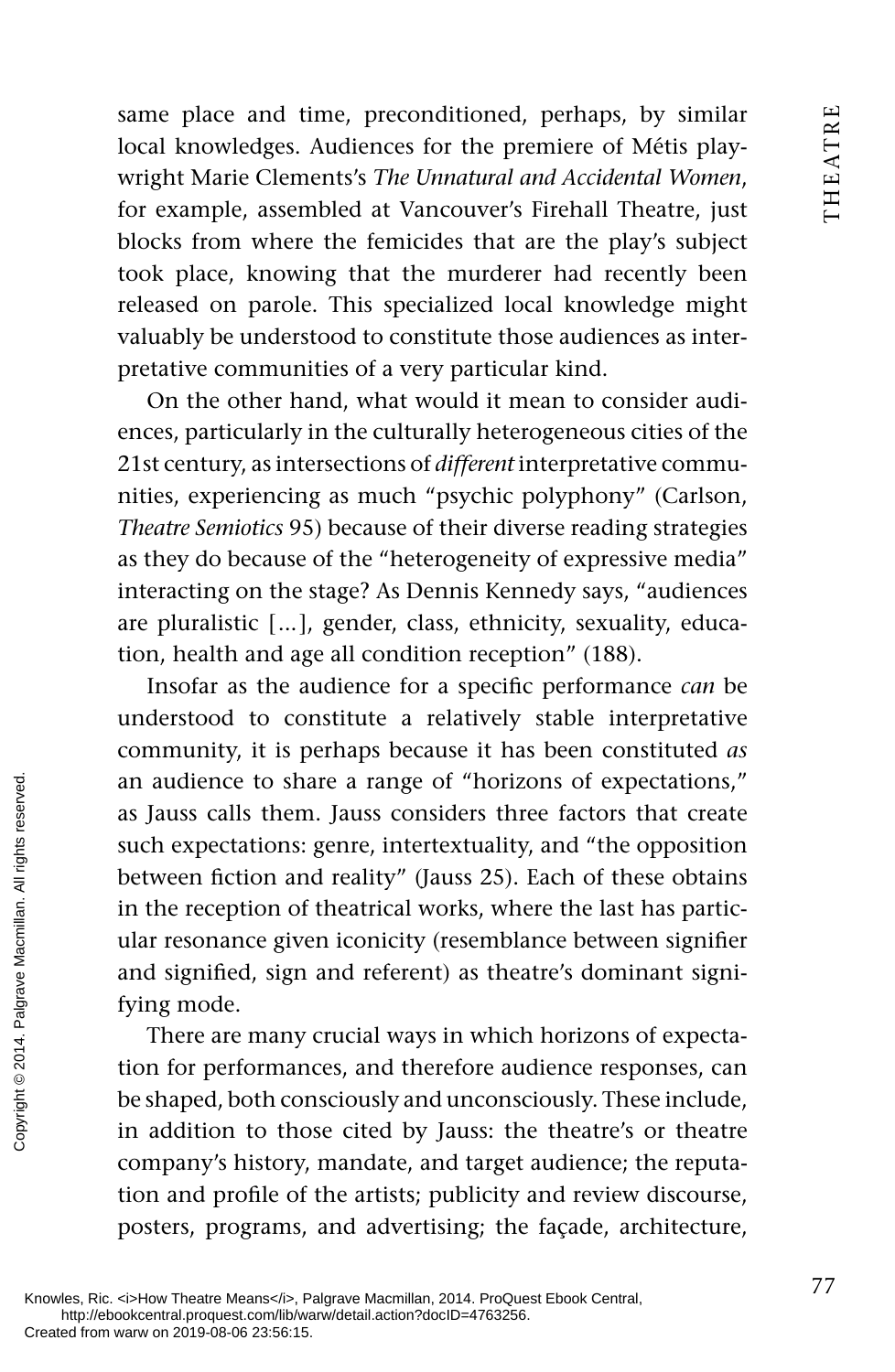and front-of-house spaces, facilities, and amenities of the performance space; ticket pricing and procedures; audiencestage relationships; the auditorium and seating arrangements; the neighbourhood in which the space is located; access and modes of transportation; and the historical and cultural moment of reception, including recent events, local, national and international politics, popular culture, and the prevailing *Weltanschauung* (world view). An audience attending the Comédie-Française – "the theatre of Molière," France's centuries-old state theatre in the 18th century Salle Richelieu in Paris's first arrondissement, and the Parisian home of French classical theatre – comes with significantly different expectations from one attending a production by the lesbian troupe Split Britches at the WOW café, a woman's performance venue four floors above street level in New York's Lower East Side. Each spectator arrives prepared to "read" the production through particular lenses, and to produce significantly different meanings.

A show advertised as a "laugh riot," featuring the star of a popular television sit-com and presented at a comedy club with a well-stocked and comfortable lobby bar or even table service, has a good chance of meeting its target audience. But Marvin Carlson retells the cautionary tale of a notable production that failed to meet the expectations it had generated. The American premiere of Samuel Beckett's existentialist/absurdist classic, *Waiting for Godot*, at the 1956 reopening of the Coconut Grove Playhouse, a former movie theatre in Miami, was billed as "The Laugh Sensation of Two Continents" (qtd in Carlson, *Theatre Semiotics* 21). It featured well-known comic actors Bert Lahr and Tom Ewell (recent stars of *Harvey* and *The Seven-Year Itch*, respectively). The audience left in droves. Most productions fall between these poles, as theatres attempt to push the boundaries of audience expectation, while audiences hope to be surprised and challenged within the limits of their own comfort zones. And some audiences are more tractable than others: opera audiences are notoriously recalcitrant; off-off Exercice, has a go<br>
service, has a go<br>
tion that failed t<br>
dissic, Waiting for<br>
dissic, Waiting for Grove Playhouse<br>
as "The Laugh S<br> *Theatre Semiotics*<br>
Lahr and Tom E<br> *Itch*, respectively<br>
tions fall betwee<br>
boundarie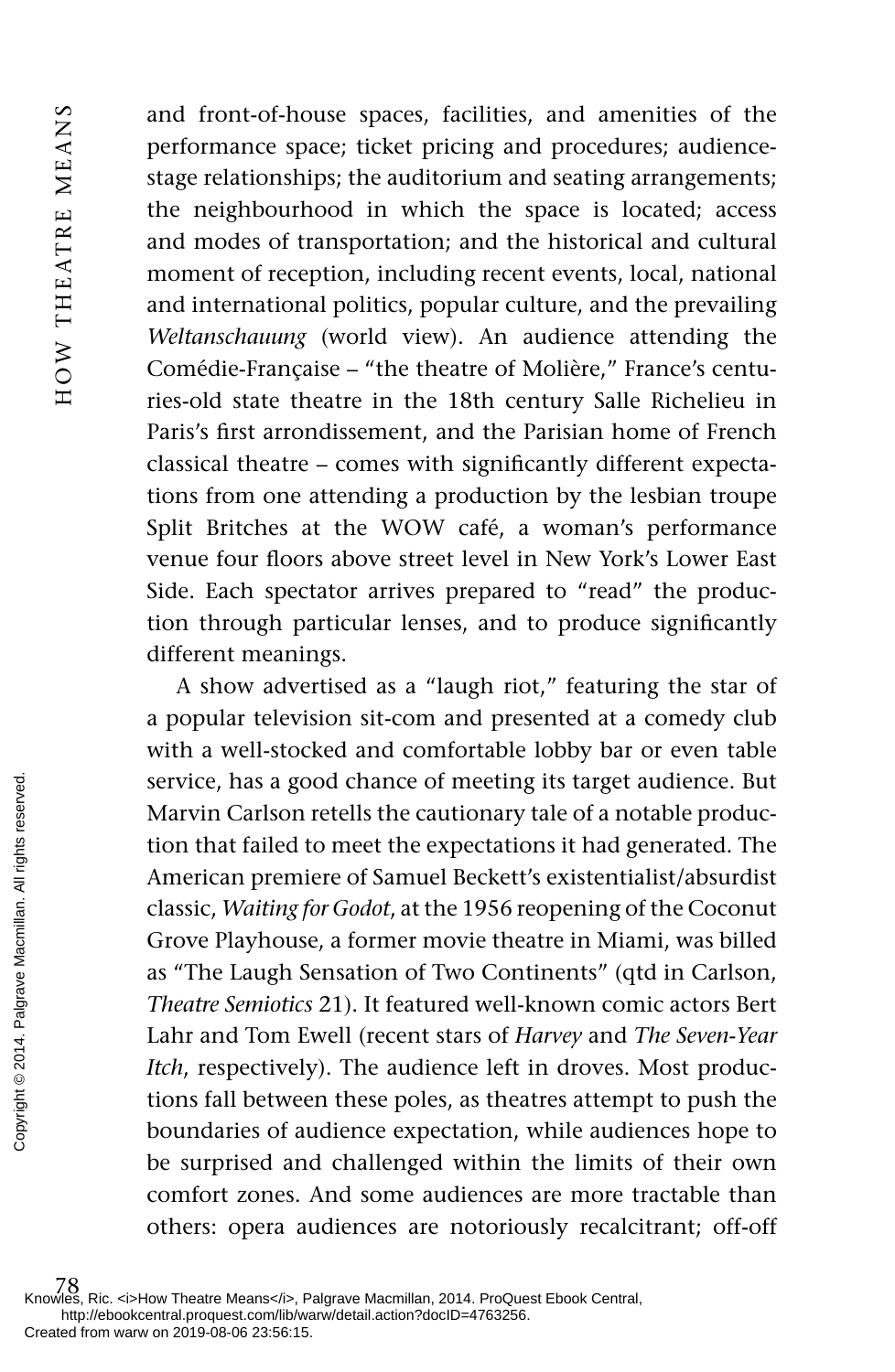Broadway tends to attract a more iconoclastic crowd. Targeted community audiences for culturally specific work often afford it a level of understanding that more general or mainstream audiences don't.

In recent years, since the publication of the first edition of Bennett's *Theatre Audiences*, scholars have tended to write less about audiences and more about spectators and spectatorship (though Helen Freshwater's 2009 *Theatre & Audience* is an exception to the rule). I suspect that this is partly because "the audience" refers to a collectivity, while "the spectator" connotes something more individualistic and atomized, indicative of a more fractured or pluralistic (or postmodern) understanding of reception. It may also be the case that, since the English language publication of Guy Debord's *The Society of the Spectacle* and Jean Baudrillard's *Simulacra and Simulation*, both in 1994, scholars have been preoccupied by spectatorship as a defining and all-pervasive feature of contemporary life not limited to the staging of shows or performances. Finally, since the ascendancy of performance studies in the academy and the advent of globalization and global touring in "the entertainment industries" (one thinks, for example, of the work of Robert Lepage, Yukio Ninagawa, and Robert Wilson), there has been much less emphasis on text, or indeed on representation, in semiotic and other studies of theatre and performance. It is true that de Marinis's translator chose to discuss "the model *spectator*" ("spettatore" in Italian can be translated as spectator, audience member, witness, or onlooker), but de Marinis is clearly talking about the *reader* of a "performance text." Scholars such as Dennis Kennedy in his 2009 book *The Spectator and the Spectacle* and influential French philosopher Jacques Rancière in *The Emancipated Spectator*, first published in French in 2008 and translated into English in 2009, have concerned themselves with spectatorship as an independent and primary activity rather than a secondary, parasitic, or even interpretative one that is dictated or controlled by the spectacle itself. Rancière's "emancipated spectator" is an From Warm of Robert Lepage, Y<br>
has been much less<br>
tation, in semiotic<br>
mance. It is true the<br>
"the model *spectato*<br>
as spectator, audier<br>
Marinis is clearly t<br>
text." Scholars such<br> *Spectator and the Sp*<br>
Jacques Ranci